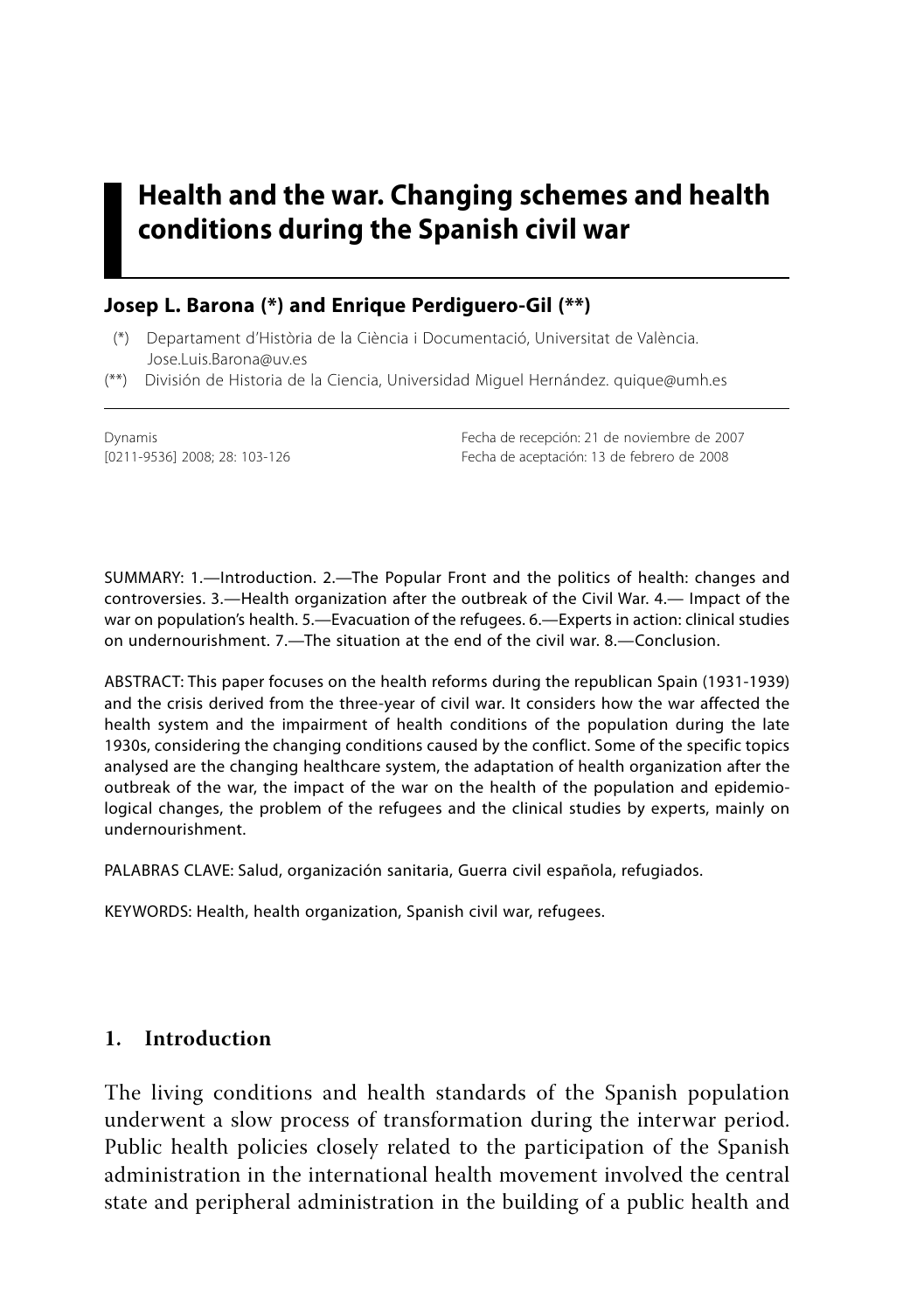sanitary system<sup>1</sup>. Programs supported by the Rockefeller Foundation and the active participation in League of Nations Health Organization played a meaningful role 2. Public Health Services launched several health campaigns and sought new forms of medical care, both in urban and rural districts 3. Health reforms and attempts to establish a national health service reached a peak during the Republican period 4.

This process was shown in official reports to the international health organisations. Francisco Murillo acknowledged the difficult epidemiological situation in his report to the *Office Internationale d'Hygiène Publique*  in 1910 and explained the anti-tuberculosis campaigns and the child care and public health programmes (vaccinations, hygiene...) being promoted

<sup>1.</sup> Among the wide historiography, see the last synthesis by Barona, Josep Lluís; Bernabeu-Mestre, Josep. La Salud y el Estado. La administración española y el movimiento sanitario internacional. Valencia: PUV; 2008

 <sup>2.</sup> Rodríguez Ocaña, Esteban; Bernabeu-Mestre, Josep; Barona, Josep Lluís. La Fundación Rockefeller y España, 1914-1936. Un acuerdo para la modernización científica y sanitaria. In: García Hourcade, Juan Luis; Moreno, J.M.; Ruiz, G., eds. Estudios de historia de las técnicas, la arqueología industrial y las ciencias. Vol. 2, Salamanca: Junta de Castilla y León; 1998, p. 531-539. Dubin, M. The League of Nations Health Organization. In: Weindling, Paul, ed. International health organisations and movements, 1918-1939. Cambridge: Cambridge University Press; 1995, p. 56-80.

 <sup>3.</sup> Barona, Josep Lluís; Bernabeu-Mestre, Josep; Perdiguero, Enrique. Health problems and public policies in rural Spain (1854-1936). In: Barona, Josep Lluís; Cherry, Steven, eds. Health and Medicine in Rural Europe (1850-1945). Valencia: Universitat de Valencia; 2005, p. 63-82.

 <sup>4.</sup> A wide amount of recent research has focused on that period; among the last publications: Barona Josep Lluís. Las reformas sanitarias durante la Segunda República. Eidon. Revista de la Fundación de Ciencias de la Salud. 2006; 22: 22-29; Barona, Josep Lluís; Bernabeu-Mestre, Josep. Apogeo de la ciudad en crisis. Ciencia y sanidad en la Valencia capital de la República (noviembre 1936-octubre 1937). Medicina & Historia. 2007; 3 (4ª época); Barona, Josep Lluís; Bernabeu-Mestre, Josep. Ciencia y sanidad en la Valencia capital de la República. Valencia: PUV; 2007; Bernabeu-Mestre, Josep. La utopía reformadora de la Segunda República: la labor de Marcelino Pascua al frente de la Dirección General de Sanidad, 1931-1933. Revista Española de Salud Pública. 2000; 74: 1-13; Bernabeu-Mestre, Josep. La salut pública que no va poder ser. José Estellés Salarich (1896-1990): una aportació valenciana a la sanitat espanyola contemporània. València: Consell Valencià de Cultura; 2007; Jiménez Lucena, Isabel. El Estado como aliado. Los médicos y el proceso de estatalización de los servicios sanitarios en la Segunda República española. Asclepio. 1997; 49 (1): 193-216; Jiménez Lucena, Isabel. La intervención del Estado en los servicios sanitarios: las expectativas de las fuerzas sociales durante la Segunda República. In: Castellanos Guerrero, Jesús et al., eds. La medicina en el siglo XX. Estudios históricos sobre medicina, sociedad y estado. Málaga: Sociedad Española de Historia de la Medicina; 1998, p. 255-267.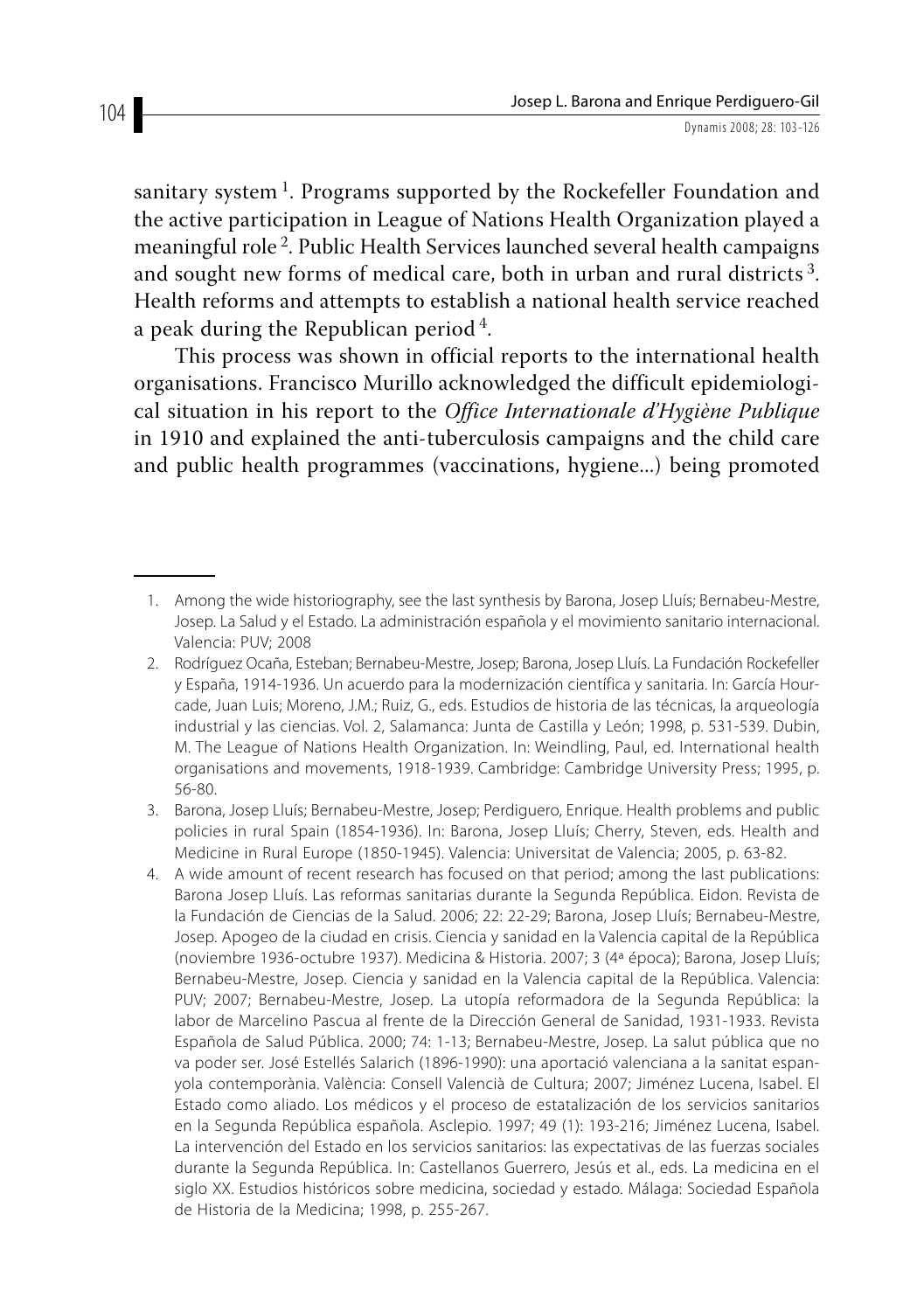by the *Instituto Nacional de Higiene Alfonso XIII* [Alfonso XIII National Institute of Health, hereafter NIH] 5.

In 1924, the Health Committee of the League of Nations started to publish an *International Health Year-Book*, which included summarised reports with epidemiological data from the health organisation in each country 6. The *Year-Book* contained annual reports on the state of health and sanitary programs, drawn up by the state health officers: Antonio Ortiz de Landázuri, head of the Central Health Brigade; Emilio Luengo, director of the parasitological section of the NIH; Julio Orensanz, Inspector General of Health; and Marcelino Pascua, in charge of the General Directorate of Public Health during the first period of the Republic. Reports on Spain show that the Spanish authorities were aware of the health problems and knew about measures and reforms being implemented in other European countries.

Another interesting source to assess the Spanish health situation of the time is the information arising from the agreement in 1922 between the Rockefeller Foundation and the Spanish government, which has been analysed in detail in other publications 7.

Elsewhere, in October 1928, Dr. Hapke, medical counsellor of Freiburg (Elba) published a report on the Spanish health service under the title *Is our hygiene legislation appropriate for the age or can we learn from other nations? Experiences of a journey of investigation in Spain<sup>8</sup>*. The author spent two months travelling in Spain in 1927 in order to report the or-

 <sup>5.</sup> Murillo, Francisco. La réorganisation sanitaire en Espagne. Office International d'Hygiène Publique. Bulletin Mensuel, 1910, 2 (7): 1211-1238. Barona, Josep Lluís. Coping with infectious diseases in Spain. National institutions and fields of action. In: Infektionskrankheiten und Institutionen. Das Robert Koch-Institut in internationaler Perspektive, 1930-1950. Berlin: Institut für Geschichte der Medizin; 2008 (In press).

 <sup>6.</sup> Health Organisation. International Health Year-Book. Geneva: League of Nations; 1925-1932. This source is analysed in Borowy, Iris; Grüner, W.D., eds. Facing illness in troubled times. Health in Europe in the interwar years 1918-1939. Frankfurt a. M.: Peter Lang; 2005. The Spanish reports are discussed in Barona and Bernabeu, n. 1, chapter VIII.

 <sup>7.</sup> Barona, Josep Lluís. Salud, enfermedad y muerte. La sociedad valenciana entre 1833 y 1939. Valencia: Fundació Alfons el Magnànim; 2002, p. 209-309; Rodríguez Ocaña, E. El Informe sobre la sanidad española (1926) de Charles A. Bailey, enviado de la Fundación Rockefeller. Cronos. Cuadernos Valencianos de Historia de la Medicina y de la Ciencia. 2001; 4 (1-2): 63- 79.

 <sup>8.</sup> Dr. Hapke. Ist unsere hygienische Gesetzgebung zeitgemäss oder können wir von anderen Staaten lernen? Erfahrungen aus einer Studienreise nach Spanien. Zeitschrift für Medicinalbeamte. 1928, 19: p. 37, Spanish version: El Reglamento de Sanidad Municipal juzgado por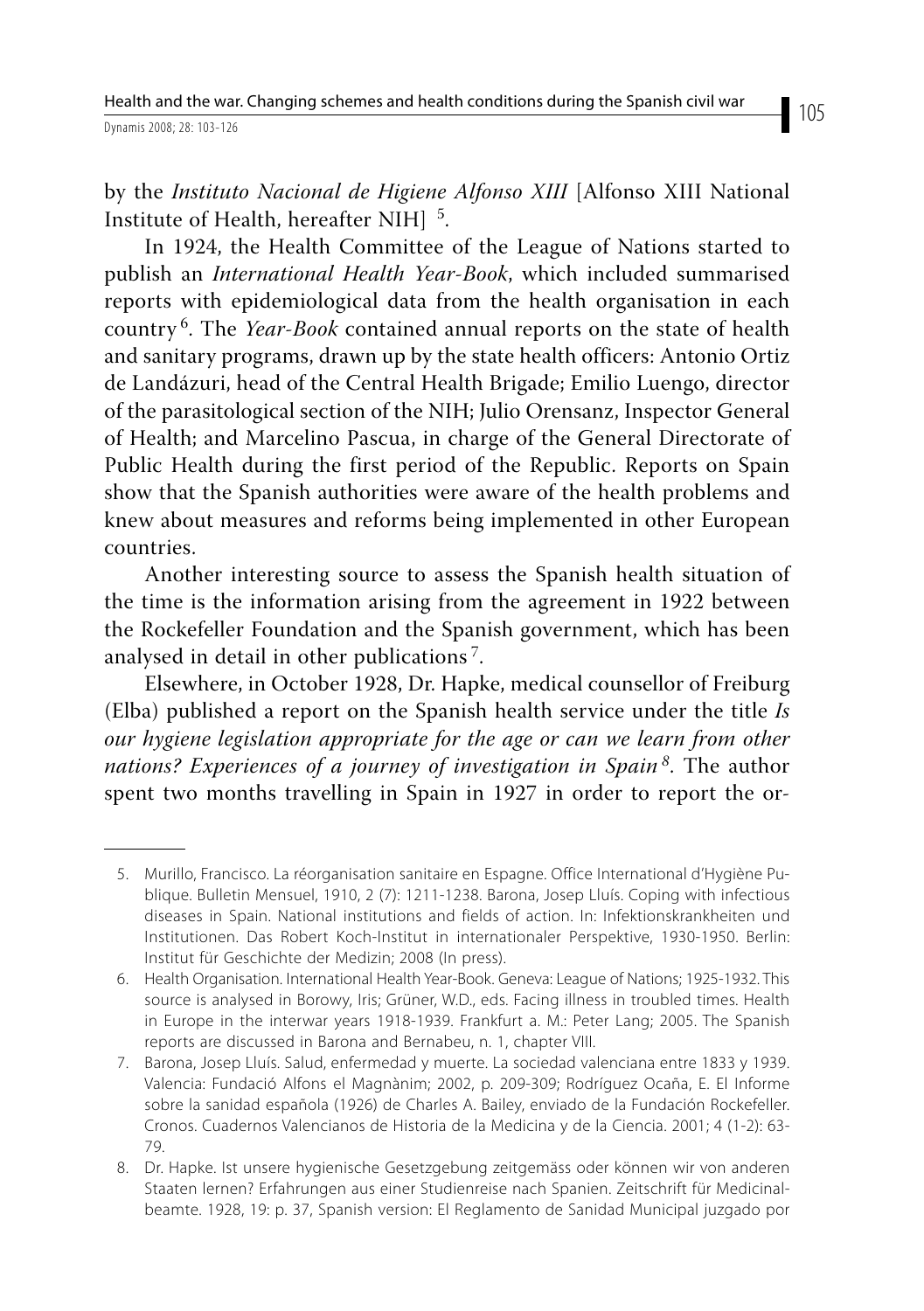ganisation of the Spanish health services and, influenced by his political ideology favourable to the authoritarian policies of Primo de Rivera, gave a positive view of the situation. The report was published in the German medical press and, as it offered a highly favourable view of the technical and human resources and infrastructure provisions, it was also circulated by the Spanish health authorities.

The development of health services in Spain during the first decades of the 20th century has been widely covered by the historiography. A considerable amount of research on health policies during the Second Republic has added to previous knowledge, showing the importance of the reformist biennium (1931-1933), the debates around the implementation of a state health care service, the professional responses and the health policies<sup>9</sup>.

This paper is focused mainly on the health reforms and the crisis produced by the three-year War, which negatively affected normal conditions and most of the previous gains. It considers how the war and its consequences affected the health system and the health conditions of the Spanish population during the late 1930's, taking into account the changing conditions caused by the conflict.

# **2. The Popular Front and the politics of health: changes and controversies**

The reports and other sources we are going to analyse made only passing reference to the fact that months after the outbreak of the conflict, on 4th November 1936, the government of the Popular Front set up a new Ministry of Health and Social Care <sup>10</sup>. There was no precedent for a single Ministry for Health, which was allocated powers previously belonging mainly to the

un técnico extranjero. Madrid: Ministerio de la Gobernación, Dirección General de Sanidad; 1929.

 <sup>9.</sup> Some of the latest contributions: Barona and Bernabeu, n. 1; Barona Vilar, Carmen. Las políticas de la salud. La sanidad valenciana entre 1855 y 1936. Valencia: PUV; 2006; Barona, n. 4; Barona, Bernabeu-Mestre, Perdiguero, n. 3; Bernabeu-Mestre, Josep. El papel de la Escuela Nacional de Sanidad en el desarrollo de la salud pública en España, 1924-1934. Revista de Sanidad e Higiene Pública. 1994; 68: 65-89; Bernabeu-Mestre, 2000, n. 4; Bernabeu-Mestre, 2007, n. 4 and Jiménez Lucena, n. 4.

 <sup>10.</sup> The Popular Front won the elections in 1936. It consisted of an alliance of left wing parties, with the support of the socialists, communist and anarchist revolutionary union movement.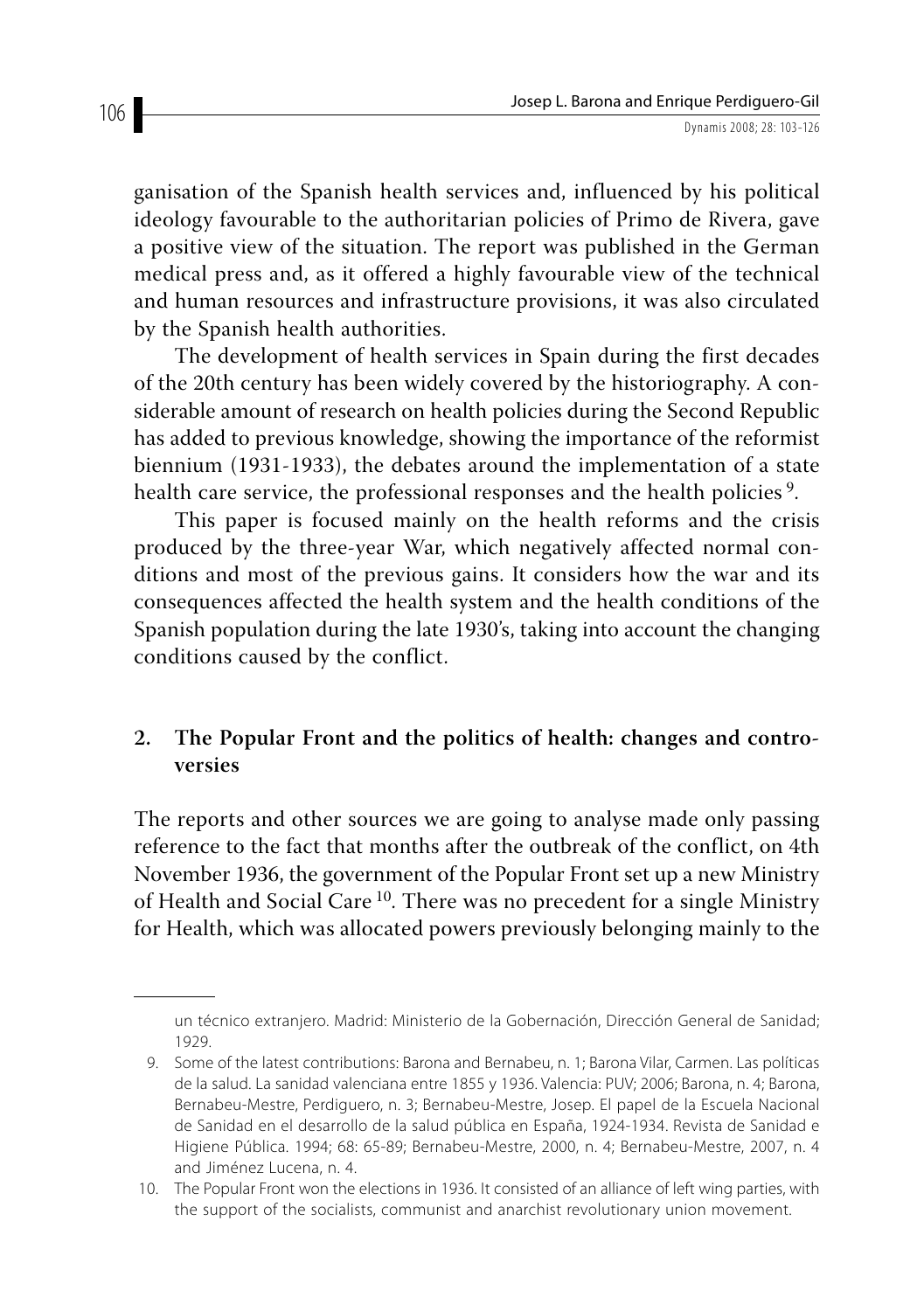Ministries of Labour and Home Affairs<sup>11</sup>. The anarchist Federica Montseny (1905-1993) was put in charge. She had entered the government with three other members of the anarchist fold as a consequence of the difficult balance between the parties and trade unions supporting the government of the Popular Front that had won the elections in 1936. The creation of the new ministry coincided with the transfer of the government to Valencia in November 1936, as a result of the siege of Madrid. The appointment of Federica Montseny —a female anarchist, professionally uninvolved in medicine and health— was not free of controversy. To begin with, she sought to create a new administrative structure for the Ministry in order to provide union representation. She did away with higher posts in an attempt to foster unconditional collaboration between civil servants and public health experts  $^{12}$ .

The anarchists had traditionally resisted what they called *bourgeois medicine*. At the First National Health Congress (Valencia, 1937) of the CNT-AIT, the anarchist Union, a proposal was made to suppress professional medical colleges 13.The anarchists argued for the unity of a health profession without hierarchy and were highly critical of the government health care model defended by the Socialists and based on the National Institute for Social Care 14.

In line with this ideology, the anarchist *Organización Sanitaria Confederal* was set up in 1935, later named *Organización Sanitaria Obrera*. On the outbreak of the civil war, the anarchist movement unleashed its revolutionary zeal. Its aim was the decentralisation and self-government of the health services by means of a health network at local level with municipal and district plans, and a model of union action, which would have effective control over Ministry guidelines.

 <sup>11.</sup> During the so called Conservative Biennium (1934-1935) health politics were under ministries of Work, Health and Prevision, and Work, Justice and Health.

 <sup>12.</sup> Montseny, Federica Mi experiencia en el Ministerio de Sanidad y Asistencia Social. Conferencia del 6 de Junio 1937 en el Teatro Apolo de Valencia. Valencia: Ediciones de Propaganda y Prensa de la C.N.T.; 1937, p. 9. The minister reviewed her work some years later in: Montseny, Federica. La sanidad y la asistencia social durante la Guerra Civil. In: Los médicos y la medicina en la Guerra Civil española. Madrid: Beecham; 1986, p. 95-101

 <sup>13.</sup> Bases elementales para la organización de la nueva sanidad. Memorias del primer Congreso Nacional de Sanidad de CNT-AIT celebrado en Valencia del 20 al 24 de marzo. Valencia: Editorial Guerra colectivizada; 1937.

 <sup>14.</sup> Barona; Bernabeu Mestre, n. 1.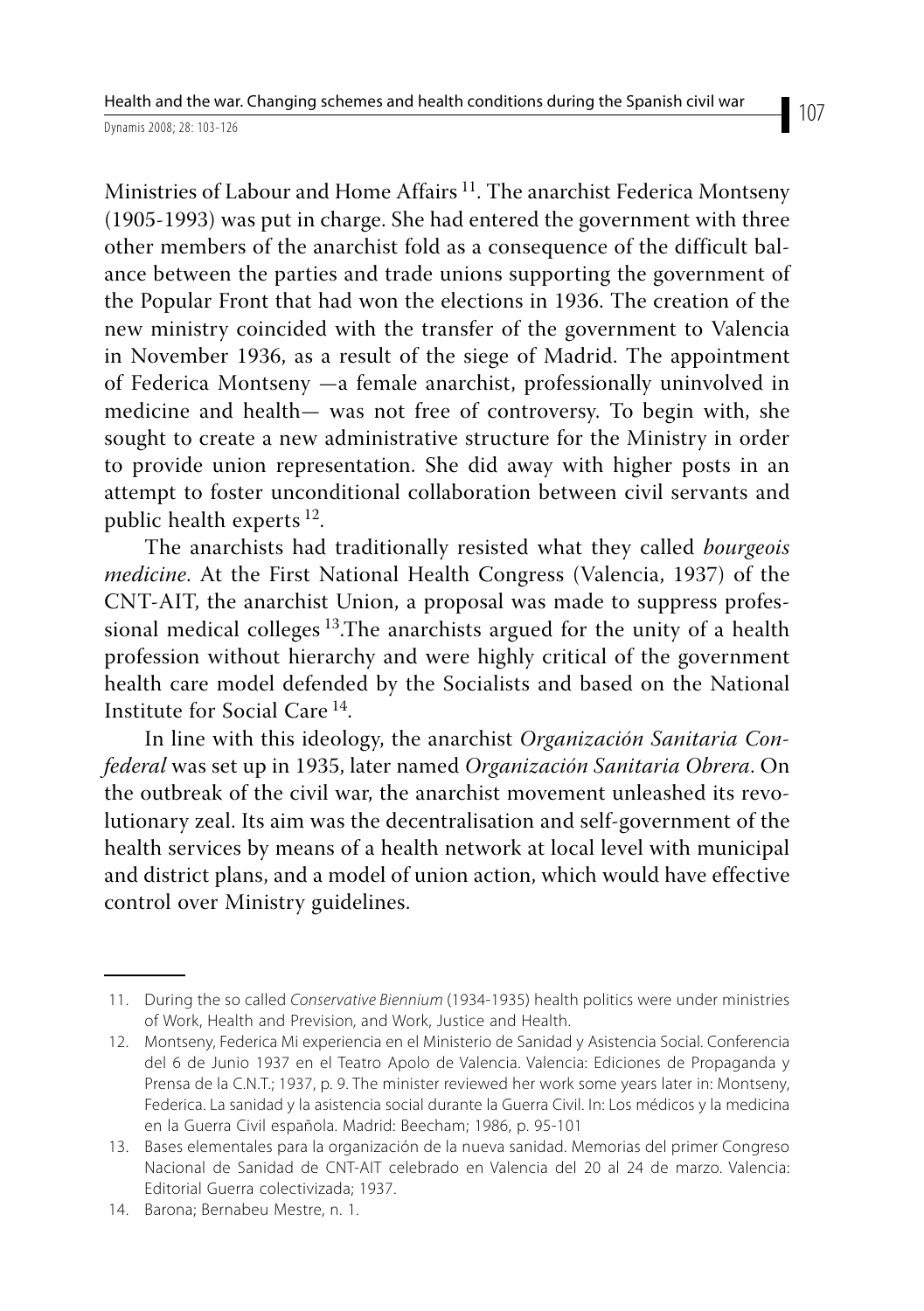In 1937, the Ministry of Health encouraged the creation of a National Health Council and a Social Care Council, made up of a general secretariat, two representatives each from the socialist UGT and the anarchist CNT, and a team of technicians. The creation of the Ministry of Health and Social Care took place in the midst of the war; therefore more ambitious political projects were subjugated to the urgent task of «caring for the health of Spain, and ensuring that war did not lead to epidemics or cause them to spread»**<sup>15</sup>** However the military campaign drained public funds and the financial resources of the Ministry were tiny.

Mercedes Maestre, a physician and UGT member, was appointed ministerial sub-secretary, while another female physician, Amparo Poch, took charge of social care and Dr. J. Morata Cantó was made Director General of Health, on the recommendation of the National Health Union. The decree published by the Cabinet on 21st November 1936 incorporated the previous councils and technical boards at the Ministry of the Interior into new National Councils 16. The Health Council had five sections: Hygiene and Prophylaxis, entrusted with preventing epidemics and infections –particularly critical in times of war; Hospitals and Clinics; Pharmacy and Supplies; Personnel and Professional Organisations; and the General Secretariat.

The new Ministry was confronted by severe challenges: the reorganisation of previous structures of health management in a difficult political and military context, the demarcation of its field of action and the need to make the general conception of public health compatible with the exceptional circumstances of war. Moreover, this had to be achieved with minimal resources. This was a recipe for controversy on several fronts, involving public health experts and political leaders of the Ministry.

The most open and virulent criticism of the health policy of Montseny came from José Estellés Salarich, a socialist and Secretary-General of the Federation of Medical Unions of the UGT, who was appointed Secretary-General of Health in 1936 and then Inspector-General of Health in January 1937, the technical post with greatest political responsibility within the health structure<sup>17</sup>. Without underestimating the importance of the political tension between socialists, communists and anarchists, which undoubtedly

 <sup>15.</sup> Montseny, n.17, p. 11.

 <sup>16.</sup> Montseny, n.17, p. 97.

<sup>17.</sup> The critical report of Estellés, under the title Crítica y orientaciones sanitarias [Health cristicism and guidances] is an eight page typed document written in 1937 kept at the Pablo Iglesias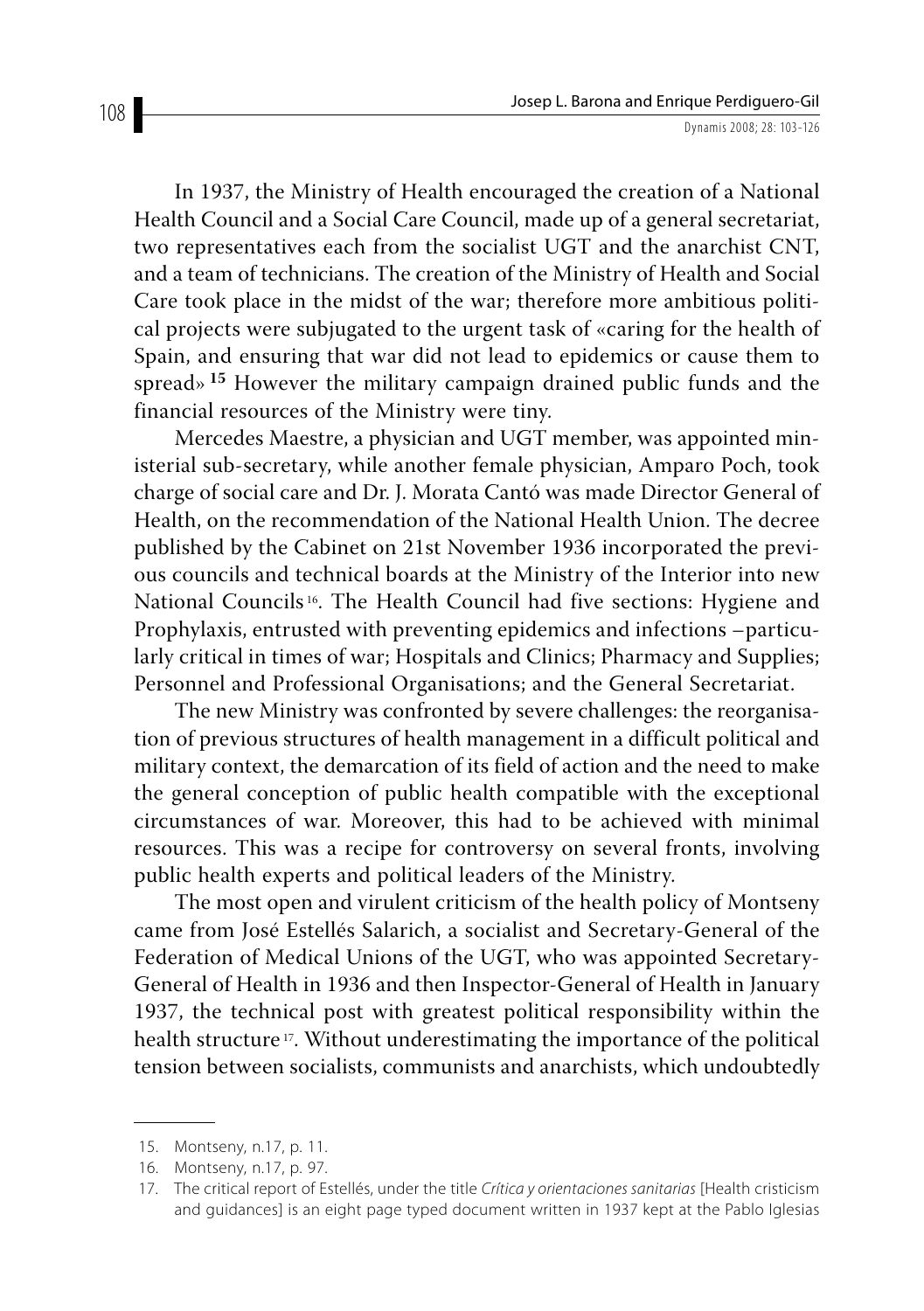provided the back-drop to this situation, the disagreements and criticisms reached such a high level that Estellés was reprimanded.

The core of Estellés' attack was centred on his opposition to a transformation of the health organisation based on the state of war<sup>18</sup>. He defended the health of the civilian population in 1937 as an achievement to be protected and questioned some of the minister's political decisions, such as the suspension of the activities of the Central Hospital Board, which depended on the General Directorate of Public Health and the Health Coordination Committee of the Ministry of War. At the same time he criticised the creation of hospitals for convalescents, which he considered to be a waste of resources. Moreover, Estellés disapproved of the indiscriminate setting up of hospitals by unions, political parties or other groups and the creation of health care services in each battalion. He urged the authorities to draw up technical criteria and reorganise services that he held to be numerically adequate.

His report represented a general refutation of the organisational model of the Ministry of Health, proposing an alternative model that involved the gradual implementation of health care collectivisation and an analysis of the main health problems. This would lead to the prioritisation of efforts related to avoidable illnesses that, although under control, were still a risk under war conditions. The plan also included provisions for the prevention of epidemics, a campaign against venereal diseases, measures against infant mortality, the guarantee of food supplies for the civilian and military population, the encouragement of physical and hygiene education and the extension of healthcare services and sanitation in rural areas.

During the rest of the war, civil health underwent hardly any change, while the military health services were reorganised from Madrid by the medical inspector Juan Planelles, one of the leading public health experts and a medical officer. His work included *hospitales de sangre* [front-line hospitals], *hospitales de carabineros* [hospitals for military police], and healthcare facilities for separate army divisions, such as the *brigada de acero* [Steel Brigade] and the Durruti column. Estellés believed that the hospital network was adequate: there were 16,000 beds for the army and a small field hospital.

Foundation Archives: Federación de Sindicatos Médicos de España (correspondencia). Fundación Pablo Iglesias/AH-40-30, hojas 2-87.

 <sup>18.</sup> Bernabeu-Mestre, 2007, n. 4.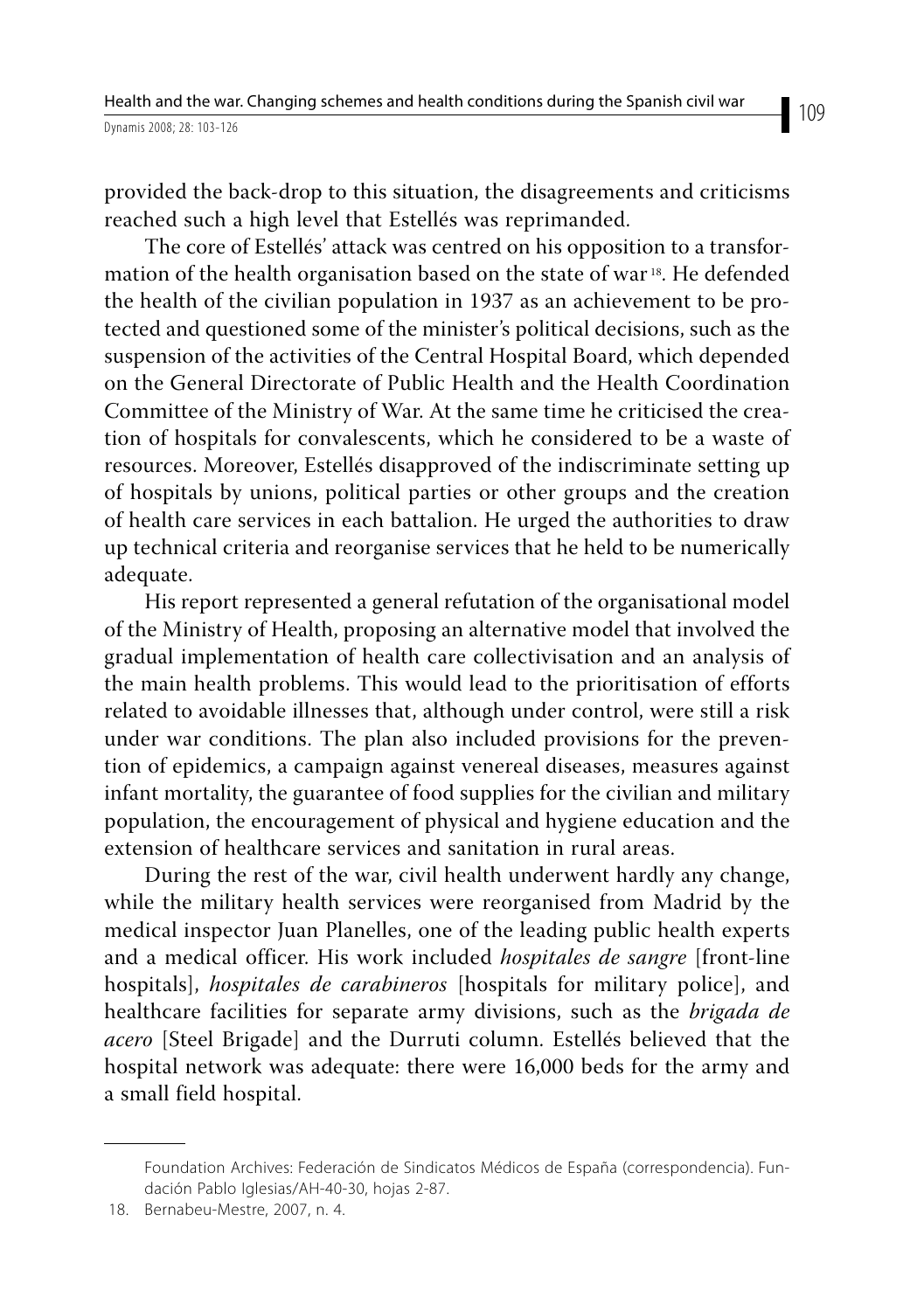One of the first decrees published by the Ministry of Health was for the creation of a National Supply Committee, designed to centralise the supply of medicines, first aid materials, therapeutic instruments, vaccinations and all of the health provisions needed to deal with civilian and military demands. In spite of its limited operational capacity, the Pharmacy and Supply Section of the Committee, led by a member of the UGT union, managed to set up a large warehouse with all types of medicine.

The National Council of Social Care was established on 14th January 1937, made up of five sections for physically and mental handicapped, mothers and infants, childhood, the struggle against prostitution, and a general secretariat 19. This initiative reflected an ideology of social protection that was unprecedented in the history of Spain.

The Minister responded to the eugenics proposed by fascism with the defence of a protectionist society inspired by Christian values and a programme of political action, despite the shortage of resources 20. She put into practice a project to support the social reintegration of prostitutes and set up the Central Office for the Evacuation and Care of Refugees, with headquarters in Valencia and Barcelona<sup>21</sup>. Montseny also prepared a decree to regulate abortion, similar to that which had been in force in Catalonia in August 1936, which was stalled by the opposition of part of the government. The anarchist ministers left the government in August 1938 and most of the projects of this new ministry also disappeared, further victims of the war.

With the incorporation of anarchists into the Government of the *Generalitat de Catalunya*, Félix Martí Ibáñez (1911-1972) was put in charge of the General Health Office, a post he held for a little over ten months, in which he sought to introduce policies that had been implemented in Republican Spain. The general philosophy of the reforms undertaken by Martí Ibáñez was the transformation of health care by socialising its professional aspects and seeking to change merely curative health services into

 <sup>19.</sup> Estellés Salarich, J. La sanidad del ejército republicano del centro. In: Los médicos y la medicina en la Guerra Civil española. Madrid: Beecham; 1986, p. 37-60.

 <sup>20.</sup> These Christian values were mentioned by Federica Montseny, the anarchist minister of health. See Montseny, n. 17, p. 97-98.

 <sup>21.</sup> Barona and Bernabeu-Mestre, n. 1.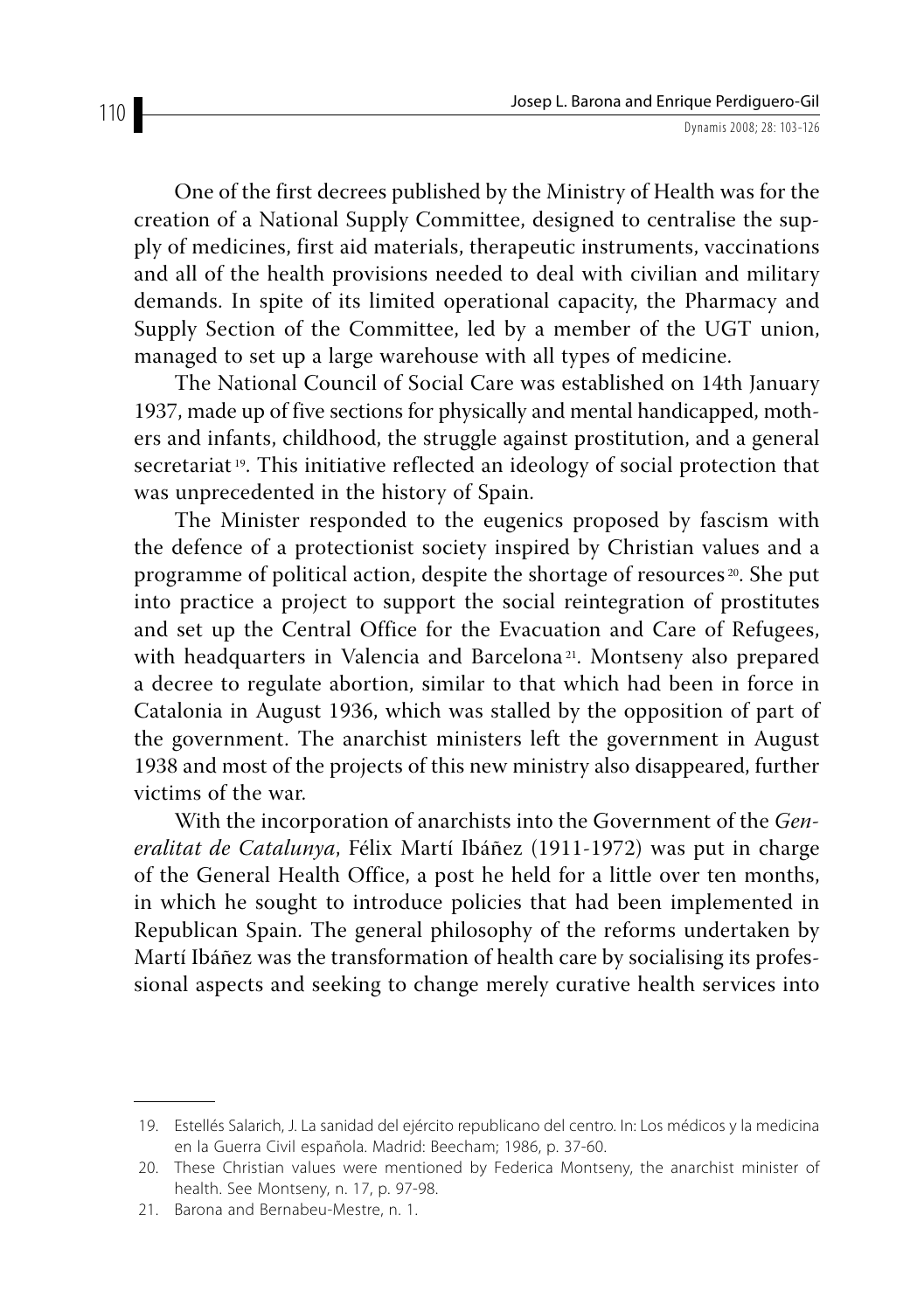social and preventive medicine. With regard to social care, he attempted to suppress all elements of private charity  $22$ .

### **3. Health organization after the outbreak of the Civil War**

From the outbreak of the conflict, the future was viewed with concern by international organisations. As mentioned above, the League of Nations, after a proposal by the Spanish government, adopted a resolution on 12th December 1936 to send a team of experts to analyze the situation. The team was headed by Inspector-General A. Lasnet, member of the French Academy of Medicine and former member of the Hygiene Committee of the League of Nations. He was joined by Dr. Laigret of the Pasteur Institute in Tunis and Dr. C. Wroczynski, former General Director of Public Health, Sub-Secretary of State and Chief Medical Advisor to the Ministry of National Education in Warsaw 23. The commission drew up a Report on three fundamental issues: health organisation, the epidemiological situation and problems arising from the evacuation of refugees  $24$ . We shall discuss the first issue here.

The first impression of the technical commission was that provincial health infrastructures were well established across the country. Every provincial capital had a general hospital, a hygiene institute and bacteriological and chemical laboratories. This main structure was supported by surgeries, a statistics service, and centres for the elderly, insane and abandoned children. The report also mentioned 'national hospitals', such as the *Hospital de la Princesa* [Princess Hospital] for infectious diseases in Madrid, the Fontilles leprosy sanatorium, the NHI and the *Instituto de Terapéutica Aplicada* [Applied Therapeutics Institute]. Before the War, the

 <sup>22.</sup> Martí, José Vicente; Rey, Antonio, ed. Actas del I Simposium Internacional Félix Martí Ibáñez: Medicina, Historia e Ideología. Valencia: Generalitat Valenciana; 2004.

 <sup>23.</sup> Barona, Josep Lluís. La salud de la población según los informes internacionales. Congreso Internacional sobre la Guerra Civil Española. Madrid: SECC; 2006; available at http://www. secc.es/ponencias.cfm.: Rapport sur la mission sanitaire en Espagne (28 décembre 1936-15 janvier 1937). Genève: Societé des Nations; 1937, p. 62-63.

 <sup>24.</sup> Anguera, A. Servicios sanitarios con motivo de la inmigración durante la guerra. Revista de Sanidad e Higiene Pública. 1938/39, 25-42; García Luquero. Aspectos sanitarios de la evacuación de refugiados en Santander. Revista de Sanidad e Higiene Pública. 1938/39, 68-81. On refugees see also Clavijo Ledesma, J. La política sobre la población refugiada durante la Guerra Civil 1936-1939. Ph.D. Dissertation, Girona: Universitat de Girona; 2002.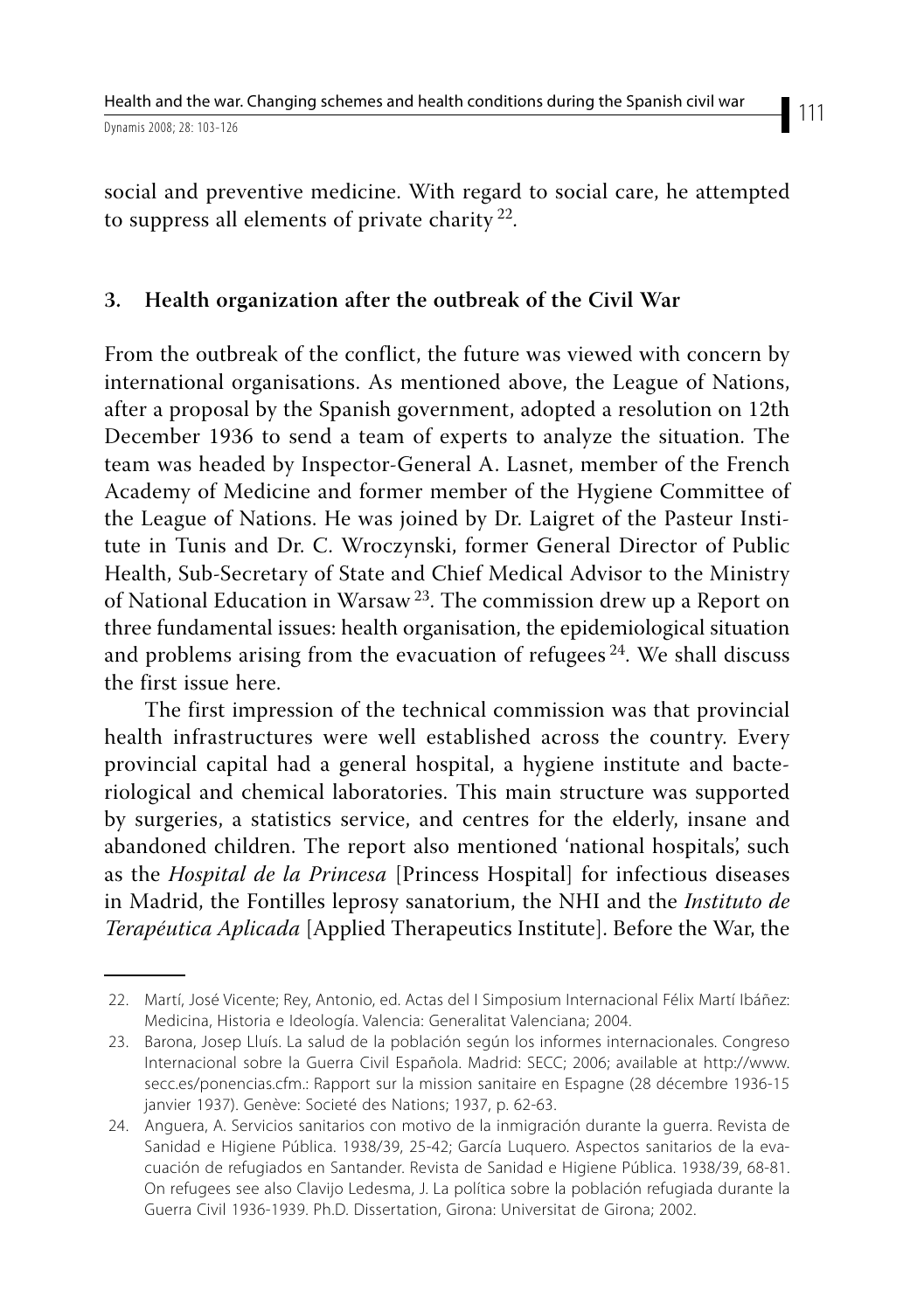Spanish health system had 20,000 physicians, supported by public health officers, male nurses performing ancillary medical tasks, female hospital nurses and visiting nurses 25.

With the outbreak of the Civil War, the Spanish Republic lost an important proportion of health resources. At any rate, the report verified that the Republican zone preserved the provincial and municipal health organization and had sufficient staff and resources to face the situation 26. However, the Republic had lost virtually all of its Military Health Service, which had to be rebuilt, mainly with civilian doctors. At the end of 1936, the Military Health Corp had 600 physicians, but health supplies were very scarce and prolongation of the war would cause a dramatic shortage. One of the main problems was the means of evacuation for the injured. The health service at the front had only 60 ambulances and some vans and open-top vehicles, wholly inadequate to satisfy needs.

Behind the lines, 70 hospitals were allocated to the war wounded: the *hospitales de sangre,* 20 of which depended on the Ministry of War and the remainder on provincial authorities, workers' committees and the Red Cross. At the outset, attempts were made to convert convents and other appropriated buildings for the wounded and sick, but the initiative proved chaotic and the number of such installations was small. A total of 25,000 beds were available, including 6,000 in Madrid. One hospital in the capital was set up to treat gangrene and had around 250 patients by the end of 1936, achieving a high (75%) recovery rate. In the midst of a city under siege and constant aerial bombardment, this hospital managed not only to offer medical care but also to develop scientific innovations 27.

To assess the situation on the Francoist side, we have the report presented at the League of Nations in 1939 by José Alberto Palanca, Head of the General Directorate of Public Health during and after the war  $^{28}$ . At the beginning of the war, every province under the Francoist rebels was ruled with wide autonomy by their respective provincial health inspectors.

 <sup>25.</sup> Rapport, n. 23, p. 63.

 <sup>26.</sup> A general approach in Bernabeu, Josep. La sanitat a la Guerra Civil espanyola. Un balanç crític. In: Congreso Internacional Valencia, Capital Cultural de la República, 1936-1937. Valencia: PUV; 2008 [Proceedings in press].

 <sup>27.</sup> Barona, Josep Lluís. Josep Trueta i Raspall. La biografía científica de su exilio en Oxford. Laberintos. Anuario de estudios sobre los exilios culturales españoles. 2004; 3: 5-29.

 <sup>28.</sup> Palanca y Martínez Fortún, José Alberto. Les services sanitaires espagnols pendant la guerre civile. Genève: Societé de Nations; 1939, p. 53-70.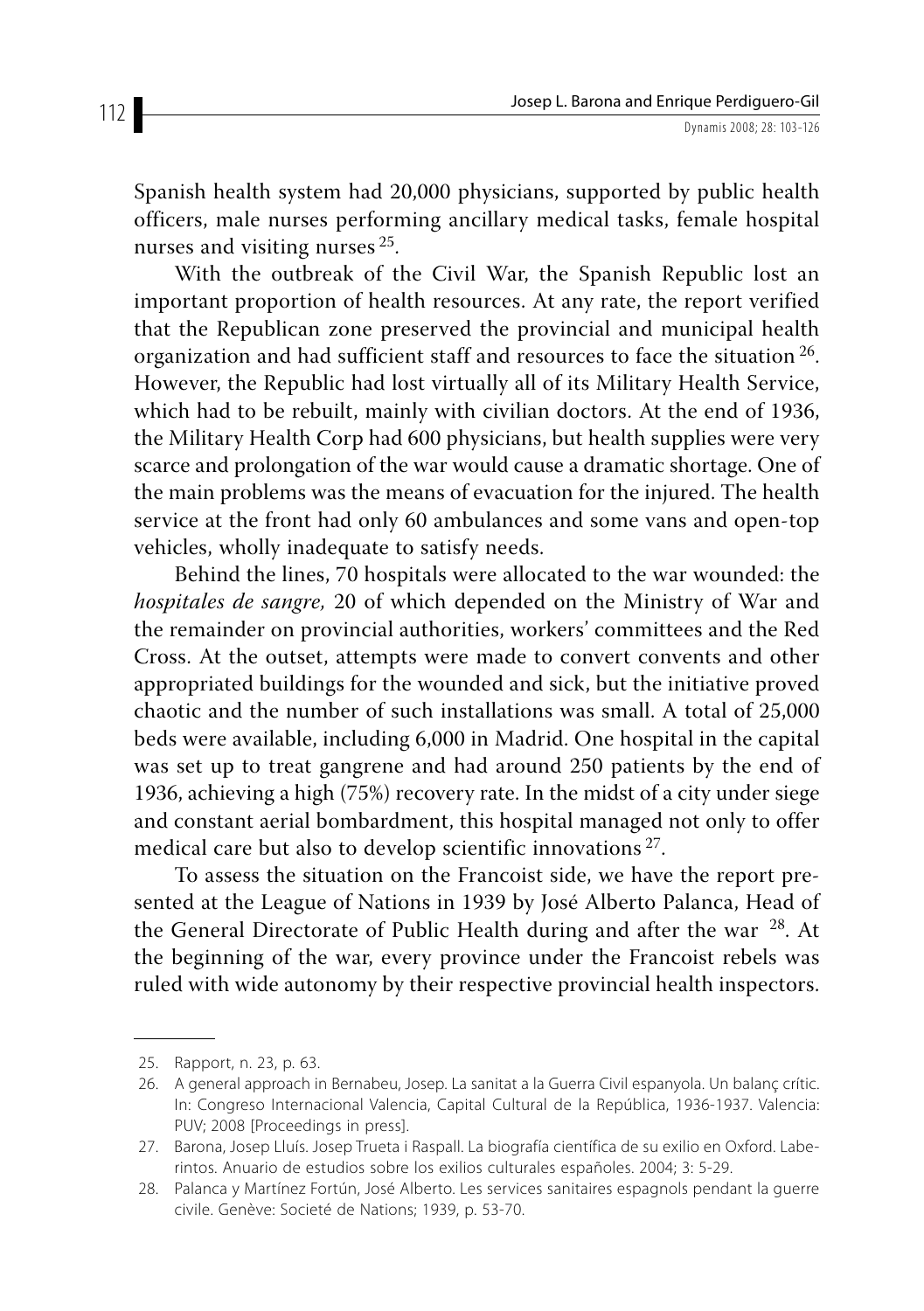However, on 5<sup>th</sup> October 1936, a Central Health Organization was set up in Valladolid to take the lead on health matters. The National Trust against Tuberculosis was set up on  $20<sup>th</sup>$  December of the same year  $2<sup>9</sup>$ .

In January 1937, the provincial inspectors of health and directors of provincial health institutes on the Francoist side met in Valladolid to coordinate health interventions, especially for the healthcare of the Army. They discussed the production and distribution of serum and vaccines, agreed to intensify the struggle against venereal diseases and assessed the problem of malaria and parasitism in the Army and among refugees.

From 1937 onwards, the production of vaccines against typhus, smallpox, rabies diphtheria and tuberculosis in the Francoist zone were distributed among the provincial institutes of health, which sent them to a Health Advisory Centre for delivery according to needs. Greater difficulty surrounded the production of serum <sup>30</sup>. The provincial institute of Badajoz was entrusted with the production of sera against diphtheria and tetanus. In the struggle against venereal diseases, the authorities imposed medical surveillance of prostitutes and increased the production of bismuth and arsenic drugs. The fight against malaria was renewed, with diagnostic screening campaigns and the supply of quinine under the co-ordination of provincial health officers. German aid was decisive 31. Palanca admitted failure in his efforts to obtain the support of the Rockefeller Foundation to build laboratories. The urgent problem of healthcare in the cities and in rural settings was solved with the help of medical doctors who —according to Palanca's testimony— had escaped from the Republican zone. On 1st February 1938, the Francoist government launched the National Health Service, with its headquarters in Burgos. Some management staff from the Republican central administration joined the new service, including Julio

 <sup>29.</sup> Bulletin de l'Officine Internationale d'Hygiène Publique. 1940; 32 (1): 20. Molero-Mesa, Jorge. Health and public policy in Spain during the early francoist regime (1936-1951): the tuberculosis problem. In: Löwy, Iliana; Krigge, John, eds. Images of disease. Science, public policy and health in post-war Europe. Luxembourg: Office for Official Publications of the European Communities; 2001, p. 141-165.

 <sup>30.</sup> Palanca y Martínez Fortún, n. 28.

 <sup>31.</sup> The real content of German aid in the field of health and medicine and its effect on the development of the war has not been studied and is one of the gaps in the historiography. Several testimonies of the time refer to it and Palanca himself refers to German aid with laboratory products.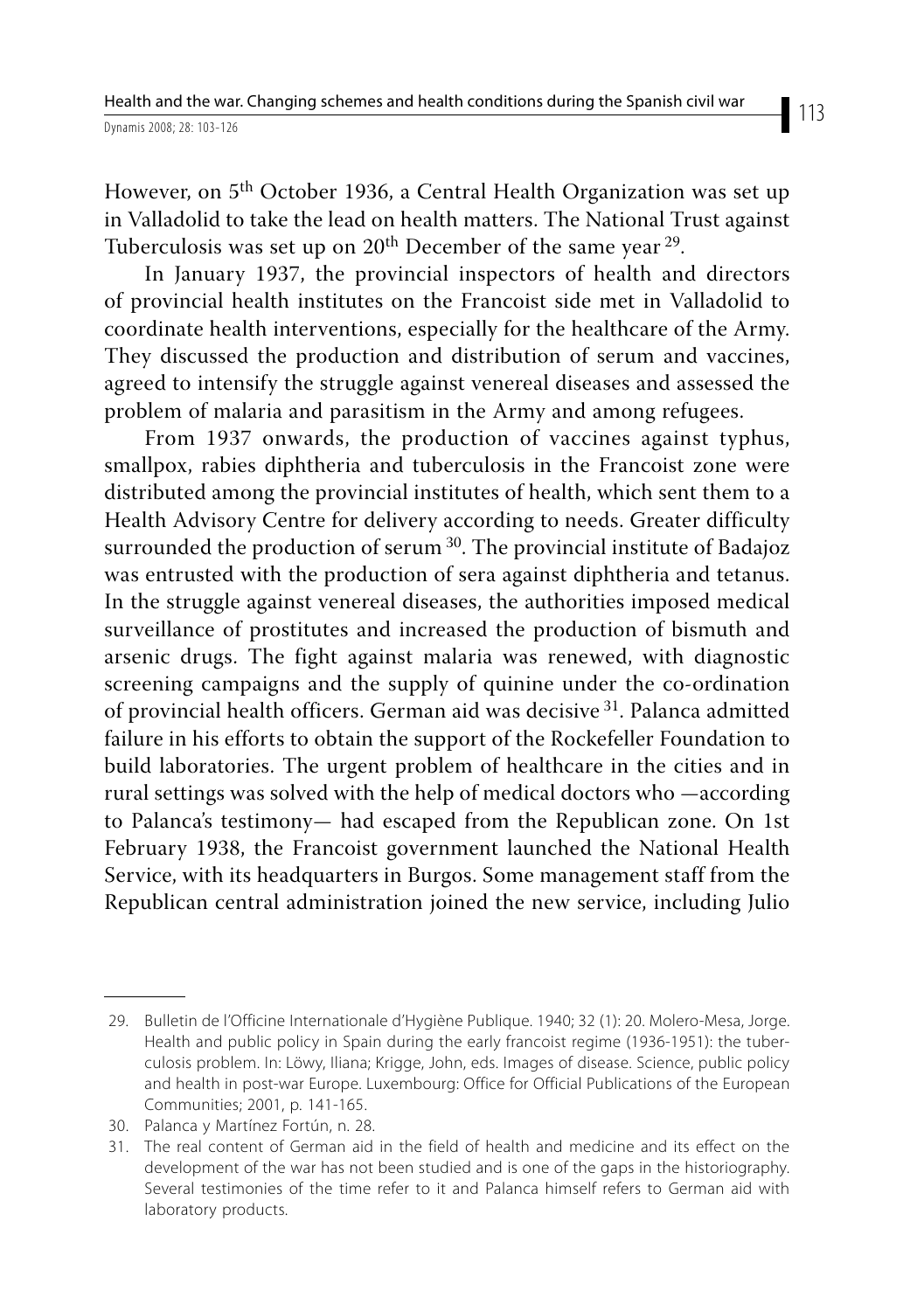Orensanz, previously one of the Spanish representatives at the League of Nations Health Organization 32.

Besides the re-organisation of the health services on both sides of the conflict, a fundamental aspect of healthcare during the war was foreign aid 33. On 3rd and 4th July 1937, an international conference was held of the *Centrale Sanitaire Internationale d'aide à l'Espagne Républicain,* and attended by delegates from 11 countries: United Kingdom, Belgium, Canada, United States of America, the Netherlands, Norway, Sweden, Switzerland, and Czechoslovakia. They met a high-level Spanish delegation: Antonio Madinaveitia represented the Health Service of the Minister of War; Juan Planelles participated as Sub-Secretary of State of the Ministry of Public Health, Luis Bilbao as representative of the government of Euskadi, and Oskar Telge as representative of the health services of the International Brigades. The meeting was chaired by the ambassador in Paris, Ángel Ossorio y Gallardo.

The *Centrale Sanitaire* set up an International Committee, under Dr. Kalmanovitch, in order to coordinate information on requests and to send health supplies 34. The *Centrale Sanitaire* organized a regular exchange of information. After the International Conference, the Secretary-General travelled to Spain with medicines, photographs and leaflets for health products. In Valencia, he publicised the countries involved in the international aid effort on the radio and in the press, forging a link that had positive practical effects and a positive psychological impact. The *Central Sanitaire* published a *Bulletin* to win over the support and solidarity of doctors and public and collect funds and health materials.

The *Centrale Sanitaire* collaborated further by sending nurses and doctors to Republican Spain. Kalmanovitch published an article in the *Bulletin*  about the way health services were working at the front. His commentary contained detailed reports on the health organisation and the state of health of the population. He also described the coordinated groups of stretcher bearers and nurses established on the battlefields to offer first aid to the

 <sup>32.</sup> Palanca, n. 28, p. 57; Barona y Bernabeu, n. 1.

 <sup>33.</sup> Beneito, A. La cooperació sanitària internacional i l'hospital Suec-Noruec d'Alcoi. In: Congreso, n. 26.

<sup>34.</sup> The information in the Bulletin d'Information de la Centrale Sanitaire Internationale d'aide à l'Espagne Républicaine indicates that the initial contribution of each country in French francs was: Great Britain, 76,000; U.S.A, 906,000; France, 239,500; Holland, 46,200; Norway, 28,500; Sweden, 315,000; Switzerland, 12,500; total, 1,623,700 francs.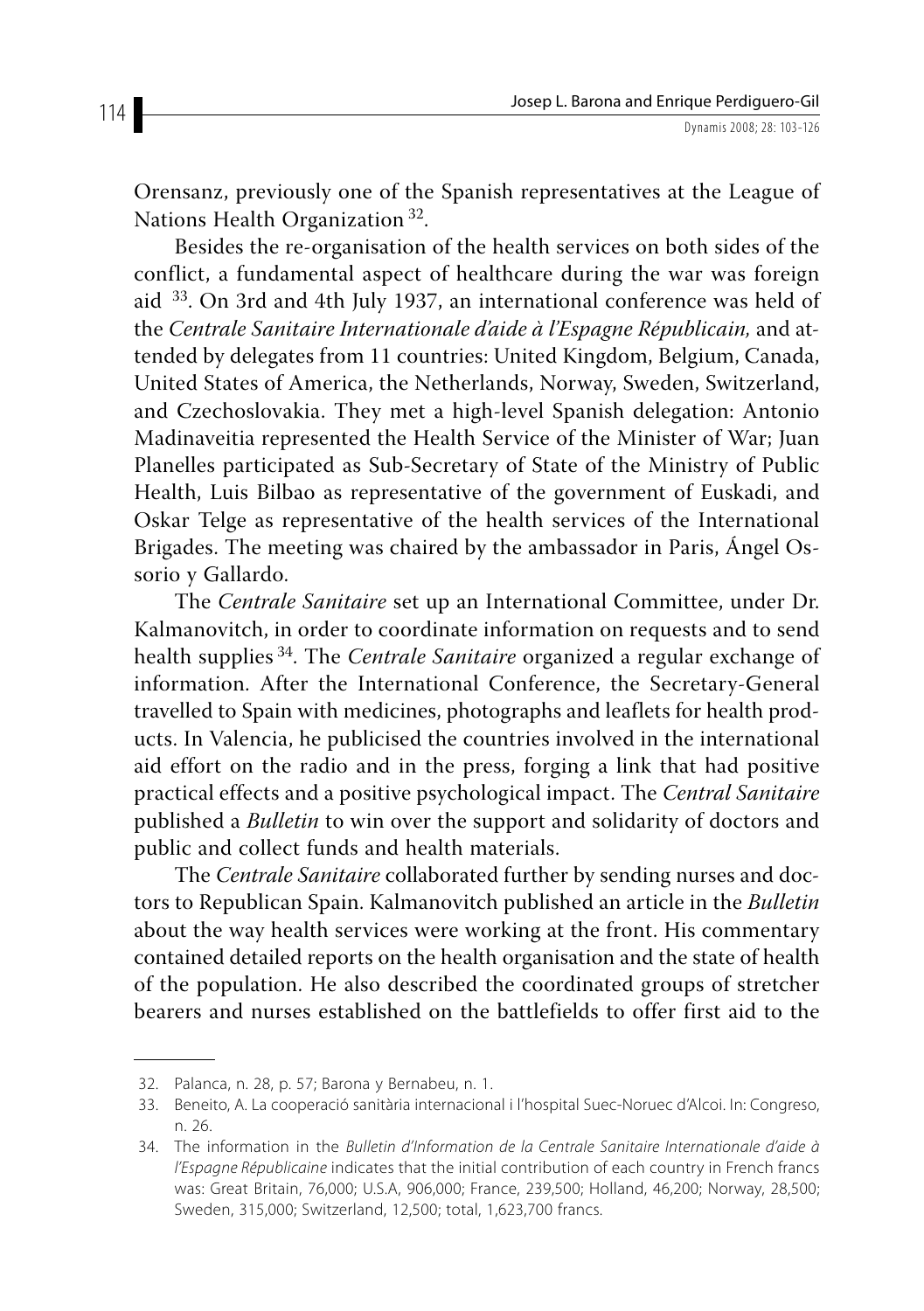wounded. There were also battalion treatment posts, with doctors, nurses and stretcher bearers and the technical and human resources to treat the most urgent cases. These posts were as close as possible to the front-line, with a road allowing access for ambulances, and they tended to be located in small abandoned farmhouses or huts, although sometimes the only option was to use a tent that was not always well equipped but was protected by sandbags from enemy fire.

There was a brigade post, usually at a distance of around two or three kilometres from the battalion first-aid post, with a brigade physician, several assistant physicians, nurses, stretcher bearers and ambulances. There were three types of ambulance: small ones with bunks for the seriously injured, those with seating arrangements for five patients, and larger ambulances with four bunks and ten or twelve seats. The brigade medical post also served as an ambulance station, with the vehicles hidden among trees. The wounded were superficially assessed at this post, evaluating the degree of urgency after examination of the injuries. Those who could be treated *in situ* were then returned to the front, while those requiring hospital treatment were moved to a rearguard hospital, where there were beds, operating theatres, treatment rooms and other hospital services. Rearguard hospitals could treat between 700 and 800 patients. The important factors were considered to be the speed of evacuation, the proximity of treatment facilities and the availability of free beds.

Naturally, many other organisations and groups also played their part in healthcare, including the Red Cross, International Red Cross, Red Aid International, among others. There were also specific initiatives, e.g., the Swedish-Norwegian Hospital set up in Alcoy 35.

#### **4. Impact of the war on population's health**

During the first year of the war, all available data show a controlled epidemiological situation with no signs of degradation or unexpected epidemic outbreaks. The health of the population in the Republican zone remained within usual limits. The stable population had adequate supplies, but the refugees suffered severe shortages. This apparent normality surprised

 <sup>35.</sup> Beneito, n. 33; Barona; Bernabeu Mestre, n. 1.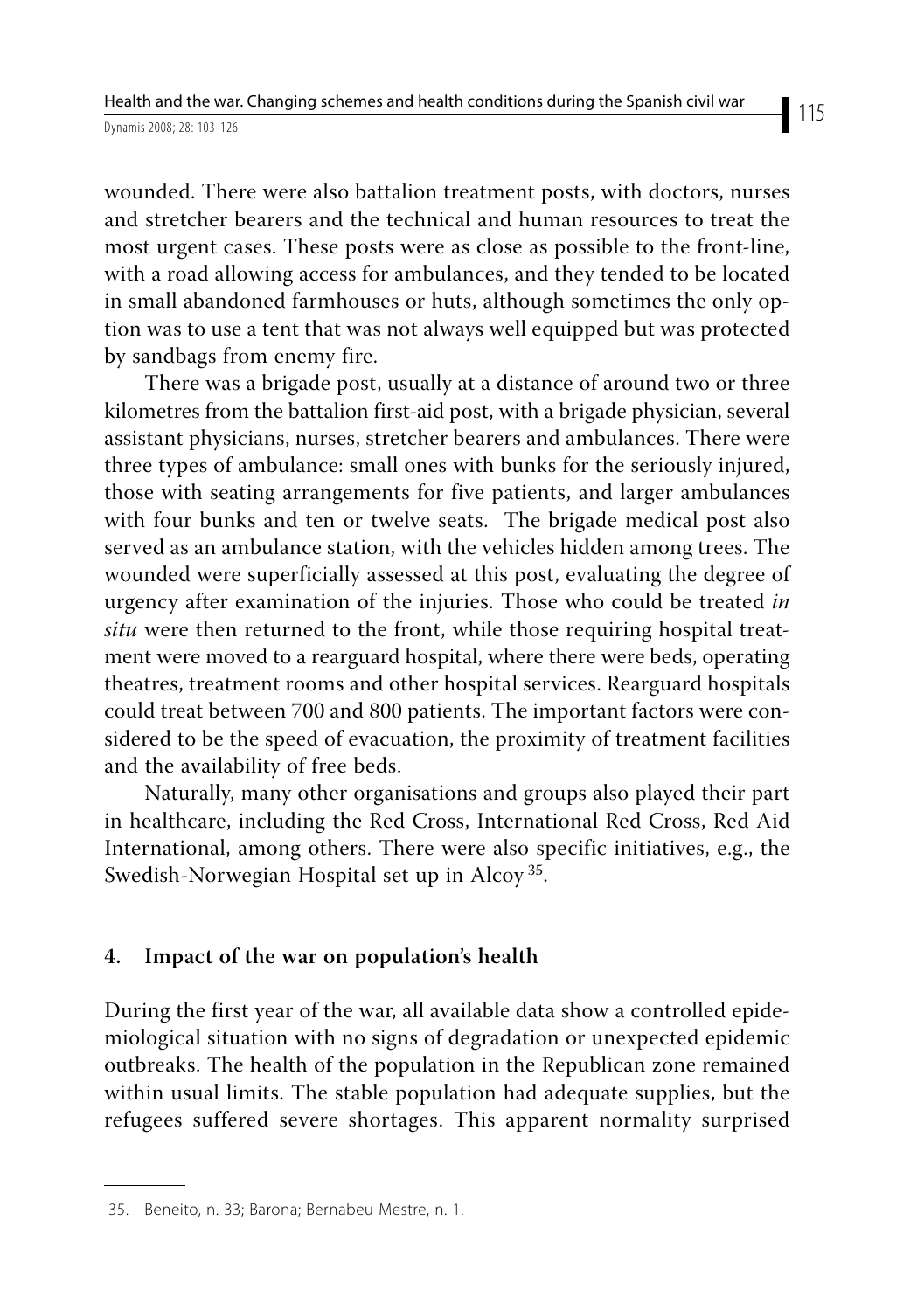the League of Nations experts visiting Spain at the beginning of  $1937^{36}$ . However, the situation began to worsen, as shown by general mortality rate trends. During 1930-1935 the rate was 14.5 per thousand, and in 1937 it was only 15.5 but gradually increased during the war to a peak of 19.2 per thousand in 1938. When the Civil War finished, there was a decrease in general mortality during a three-month period, but there was then an increase in 1940 that brought the rate up to 16.6 per thousand. There was a further increase in 1941, due in part to food shortages and to the high infant mortality associated with a spectacular increase in the birth rate in  $1940^{37}$ 

The system for epidemiological data collection set up by Marcelino Pascua during the first Republican biennium was profoundly altered by the war and the data collection was imperfect. However, it still permitted identification of the four main problems to be addressed, i.e., typhoid fever, spotted fever, smallpox and bacillary dysentery, inevitable consequences of wartime living conditions 38.

According to the League of Nations report, typhoid fever had been an endemic problem since before the war, due to the poor hygiene conditions of water for human consumption. At the start of the 1920s, cases ranged from 15,000 to 20,000 annually, causing around 3,000 to 4,000 deaths. There was a marked reduction in cases during 1934-1935, but the situation worsened after the outbreak of war due to the deterioration of sanitary conditions and the movement of refugees, according to data used by the expert committee and based on statistics compiled by the National Hospital of Infectious Diseases. There were 358 cases in the second half of 1936, with 42 ending in death. At any rate, the experts expressed their reservations and reported that health services had been reorganised and that bacteriological water testing was being carried out on a regular basis. Because an epidemic was not expected, an intensification of typhoid vaccination was not recommended.

Spotted fever, traditionally associated with situations of war or catastrophe, had not yet shown signs of exacerbation at the start of 1937, when

 <sup>36.</sup> Rapport, n. 23, p. 72; Biraud, Yves M. Health in Europe. A survey of the epidemic and nutritional situation. League of Nations Bulletin of the Health Organisation. 1943/44, 10 (4), p. 532-593.

 <sup>37.</sup> Barona, n. 23.

 <sup>38.</sup> Rapport, n. 23, p. 72-73.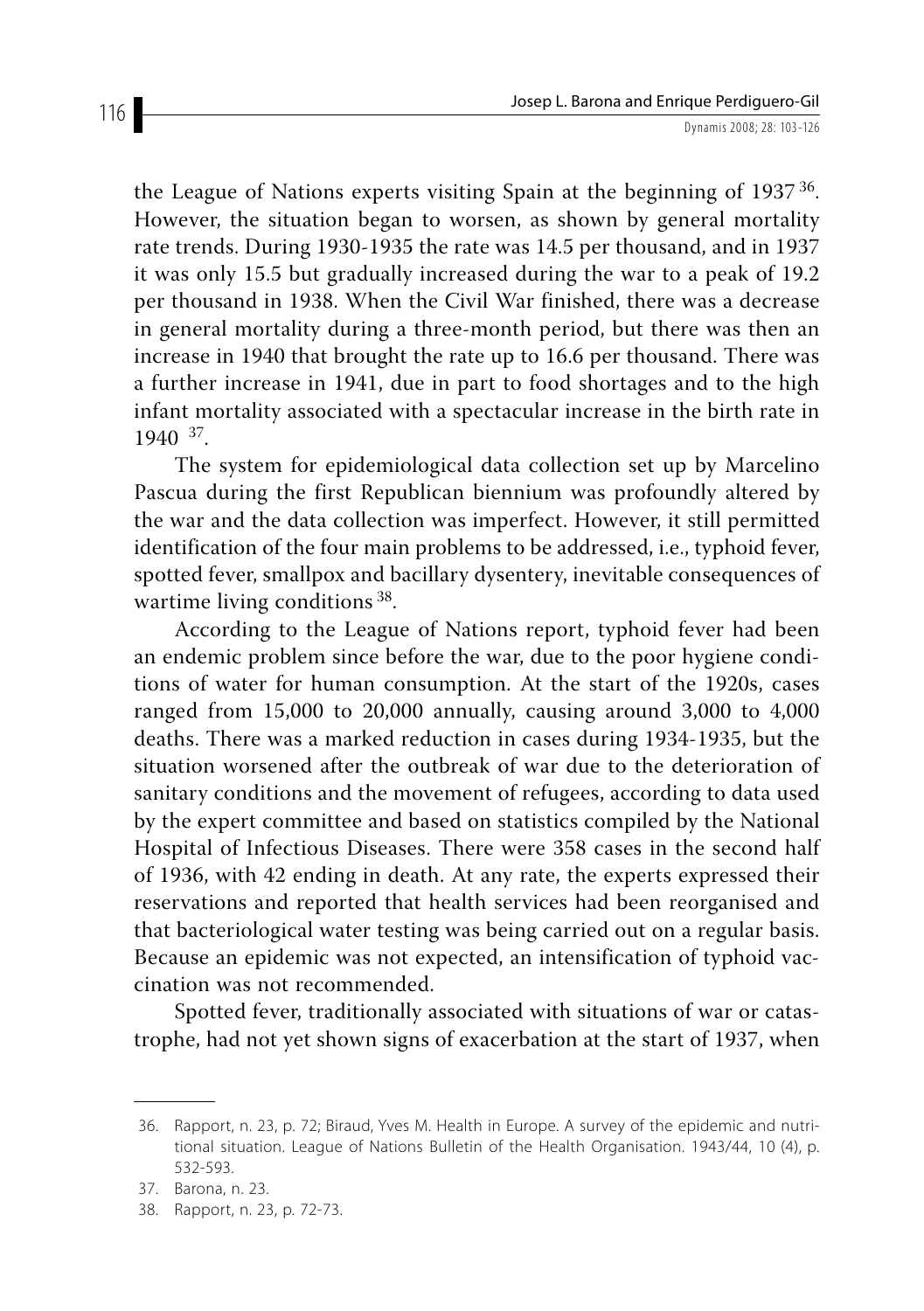the experts from the League of Nations wrote their report. It had been a serious problem in Spain in 1919 and 1920, but was brought under control in 1935 39. The commission experts were satisfied with the measures put into place by Spanish authorities, i.e., immediate de-lousing and vaccination if there was potential for an epidemic.

Bacillary dysentery had caused 64 deaths in 1934 and 105 in 1935, and a worsening of the situation was feared at the start of the war. As a consequence, a special coprological examination service was established at the NHI, which continued until November  $1937^{40}$ . Only eight cases and one death were officially recorded. Although there were many cases in Asturias, precise numbers could not be estimated. The experts did not consider the situation to be epidemic. All surveillance systems were in place in case the situation worsened.

Other health problems were considered to be of lesser importance or not affected by war conditions. No deaths were caused by smallpox, although experts recommended that medical authorities be on the alert for deaths from smallpox in Spanish Morocco and Portugal. The health mission noted a worsening in the morbidity and mortality of malaria, but other infectious diseases had not been affected by the war conditions. A main goal of the *hospitales de carabineros* was the control of malaria 41.

The official data on notifiable diseases for the Madrid area from 19 July 1936 to 1 January 1937, compiled by the *Hospital Nacional de Enfermedades Infecciosas,* are shown in Table 1:

The report also included data compiled in Valencia for all of the Republican zones, but only for three weeks in December. We highlight the 258 cases of typhoid fever, with 42 deaths, and the 1,027 cases of German measles, with only 4 deaths.

The global epidemiological survey detected no epidemics or even sporadic outbreaks. The measures adopted by the Republican government consisted of recruiting all medical professionals of the country, coordinating the actions of the civil and military medical authorities, adopting special measures to ensure the proper functioning of medical aid on the front and developing a vaccination campaign. There was typhoid and paratyphoid

 <sup>39.</sup> It caused 227 and 153 deaths, respectively. There were only three deaths in 1935.

 <sup>40.</sup> Rapport, n. 23, p. 73-74.

 <sup>41.</sup> Calandre, Cristina. El Dr. Luis Calandre Ibáñez. Su actuación en la Guerra Civil Española (1937- 1939). Frente de Madrid. 2007; 11: 6-11.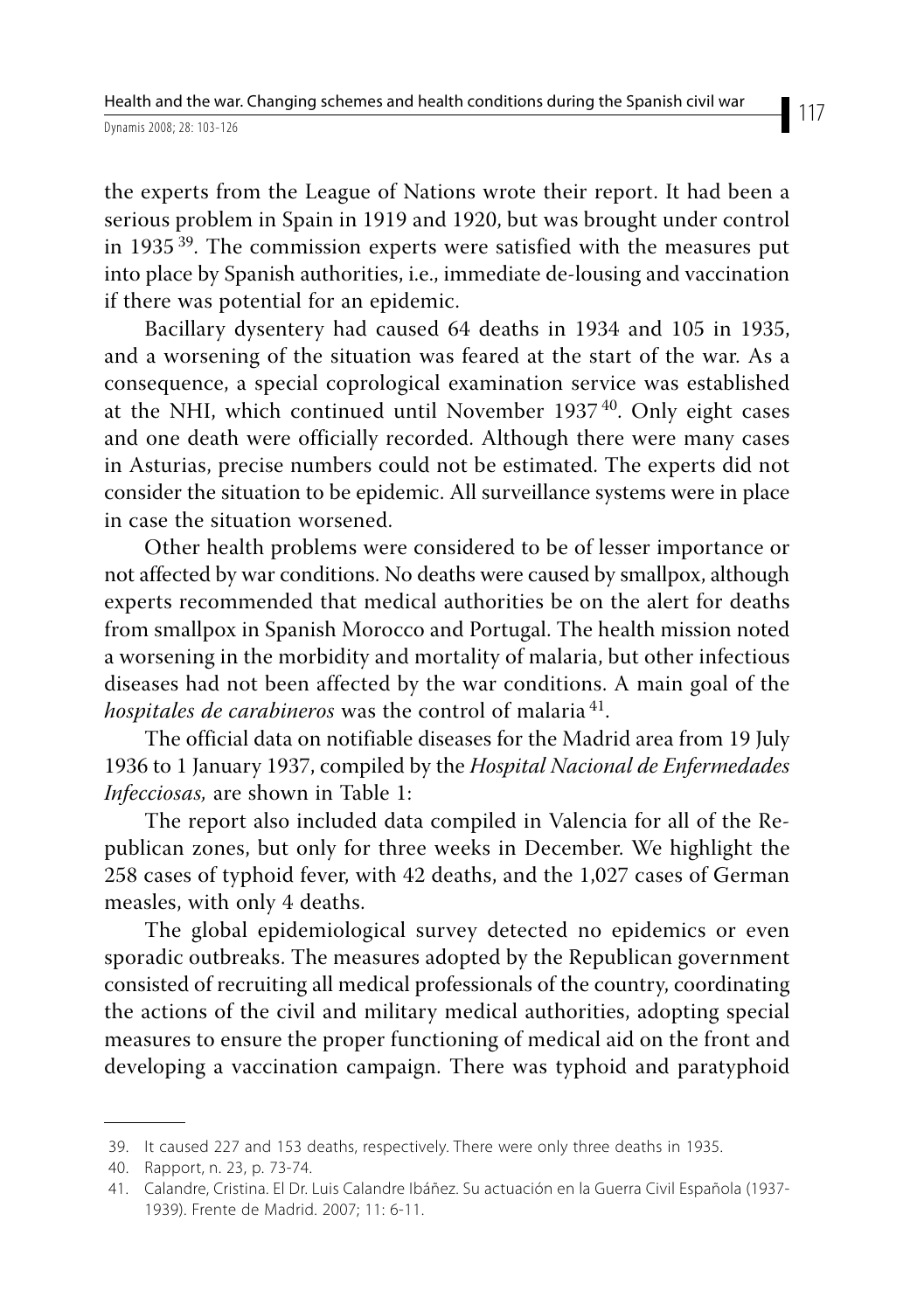|                         | Cases          | Deaths         | % Mortality |
|-------------------------|----------------|----------------|-------------|
| Typhoid Fever           | 358            | 42             | 11.7        |
| Paratyphoid Fever       | 6              |                |             |
| Pneumonia               | 88             | 9              | 10.2        |
| Dysentery               | 8              | $\mathbf{1}$   | 12.5        |
| Puerperal septicaemia   | 10             | 6              | 60          |
| Tetanus                 | 5              | $\overline{2}$ | 40          |
| Pertussis               | 83             | 3              | 3.6         |
| Poliomyelitis           | $\mathbf{1}$   |                |             |
| Malaria                 | 46             |                |             |
| Diphtheria              | 3              |                |             |
| Anthrax                 | 15             |                |             |
| Tuberculous Meningitis  | 14             | 14             | 100         |
| Malta Fever             | 20             | 2              | 10          |
| <b>Scarlet Fever</b>    | 80             | 8              | 10          |
| Erysipelas              | 71             | 4              | 5.6         |
| Brain-Spinal Meningitis | $\overline{4}$ | $\overline{2}$ | 50          |
| Rubeola                 | 99             | 10             | 10          |
| Lung Tuberculosis       | 456            | 58             | 12.3        |
| Carbuncle               | 8              |                |             |
| Endocarditis            | 26             | 8              | 30          |
| Encephalitis            | $\mathbf{1}$   | 1              | 100         |
| Flue                    | 41             | $\overline{2}$ | 1.8         |
| Chickenpox              | 11             |                |             |
| Amygdalitis             | 30             |                |             |
| Other cases             | 287            | 40             | 15          |
| Total                   | 1,778          | 212            | 11.9        |

**Table 1. Diseases of compulsory notification registered in the Madrid area, 19 July 1936 to 1 January 1937**

Source: Rapport sur la mission sanitaire en Espagne (28 décembre 1936-15 janvier 1937). Genève: Société des Nations, 1937, p. 95.

fever vaccination in the army, and relatively widespread paratyphoid fever vaccination of civilians. Smallpox vaccination was compulsory but diphtheria vaccination was rare, never having been widespread among the population. No other preventive vaccination was given to soldiers, not even against tetanus.

 $\overline{\phantom{0}}$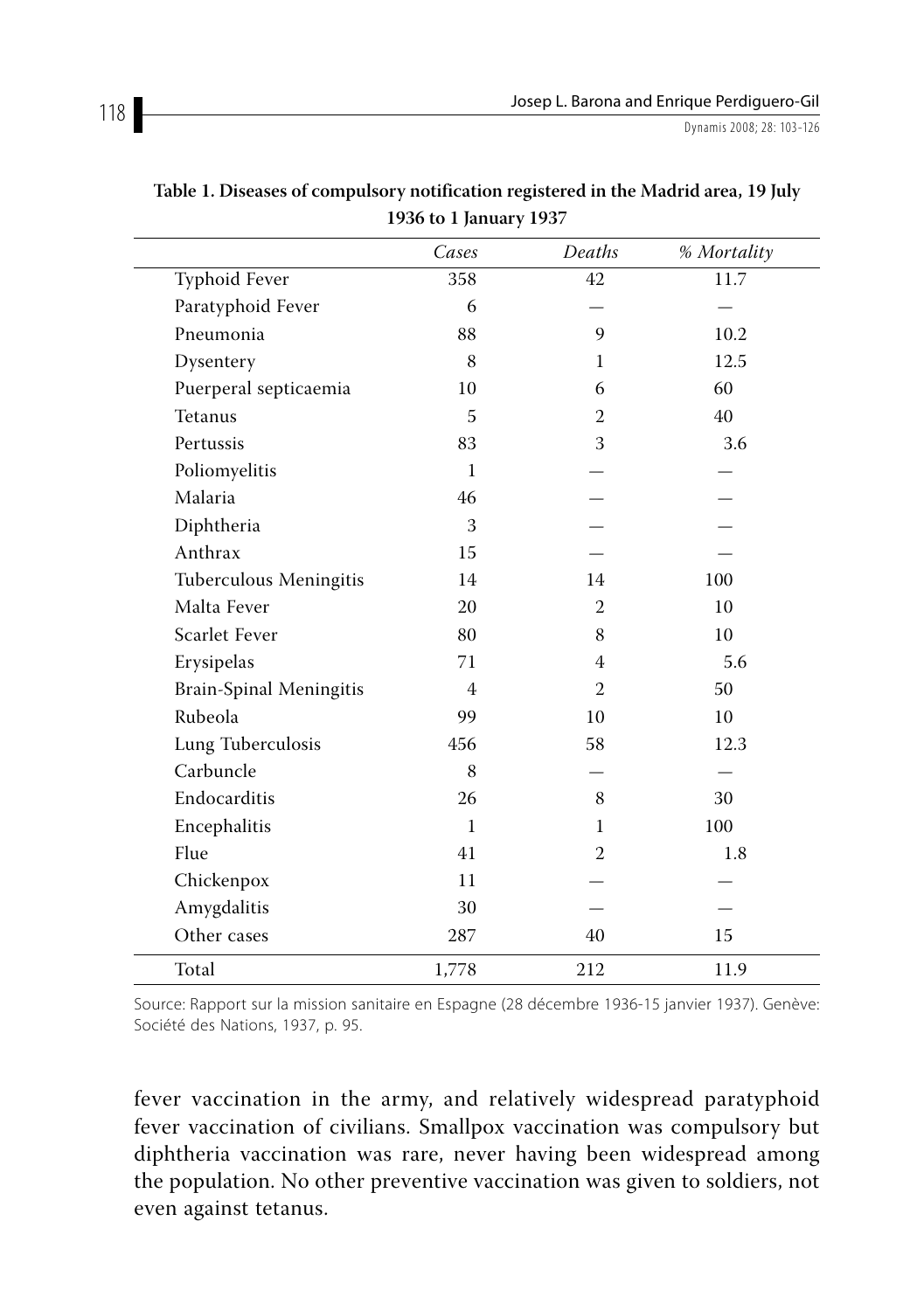Based on their observations and the official data they had compiled, the League of Nations experts considered the health situation to be satisfactory at the start of 1937, although they feared the spread of typhoid and spotted fevers. They therefore recommended compulsory vaccination, water and food testing. With regard to spotted fever, they laid out recommendations to improve treatment and prevention, including the use of portable de-lousing devices and therapeutic materials, general immunisation against typhus for health workers and a greater availability of vaccines. They thought it necessary to take the following steps: equip municipal and provincial centres with specific areas for the treatment of patients with infectious diseases; provide health services with disinfection equipment, which was clearly inadequate; isolate contagious patients; and improve epidemiological data collection systems for the timely detection of any sign of deterioration in the health situation. A central feature was the training of doctors specialised in epidemics, who could be specifically assigned to prophylaxis and the fight against infections, working in asylums, prisons and other places where large groups of people lived.

A report on the Francoist side presented by J. A. Palanca to the League of Nations in 1939 commented on the main health problems in the rebel Army and the health situation of the civilian population  $42$ . The report was rather unrealistic, attempting to demonstrate that actions taken before the war allowed a controlled epidemiological situation during the war in the Francoist zone. Palanca, in a triumphant tone, claimed that widespread use of typhoid vaccination alongside strict water testing had prevented any problems. Efforts had to be redoubled when the Northern provinces (Santander, Bilbao, Asturias) were taken, but the situation remained under control. He even said that mortality due to disease probably continued to decrease throughout the war. He also cited the good situation with respect to spotted fever, stating that on the Francoist side there had only been one case, despite the large contingents of refugees coming from the enemy zone. The incessant taking over of new territory required special surveillance of ports, prisons, asylums and concentration camps. A *cordon sanitaire* had been established, with disinfection equipment and delousing stations in areas in contact with the enemy in order to prevent the disease.

<sup>119</sup>

 <sup>42.</sup> Palanca y Martínez Fortún, n. 28.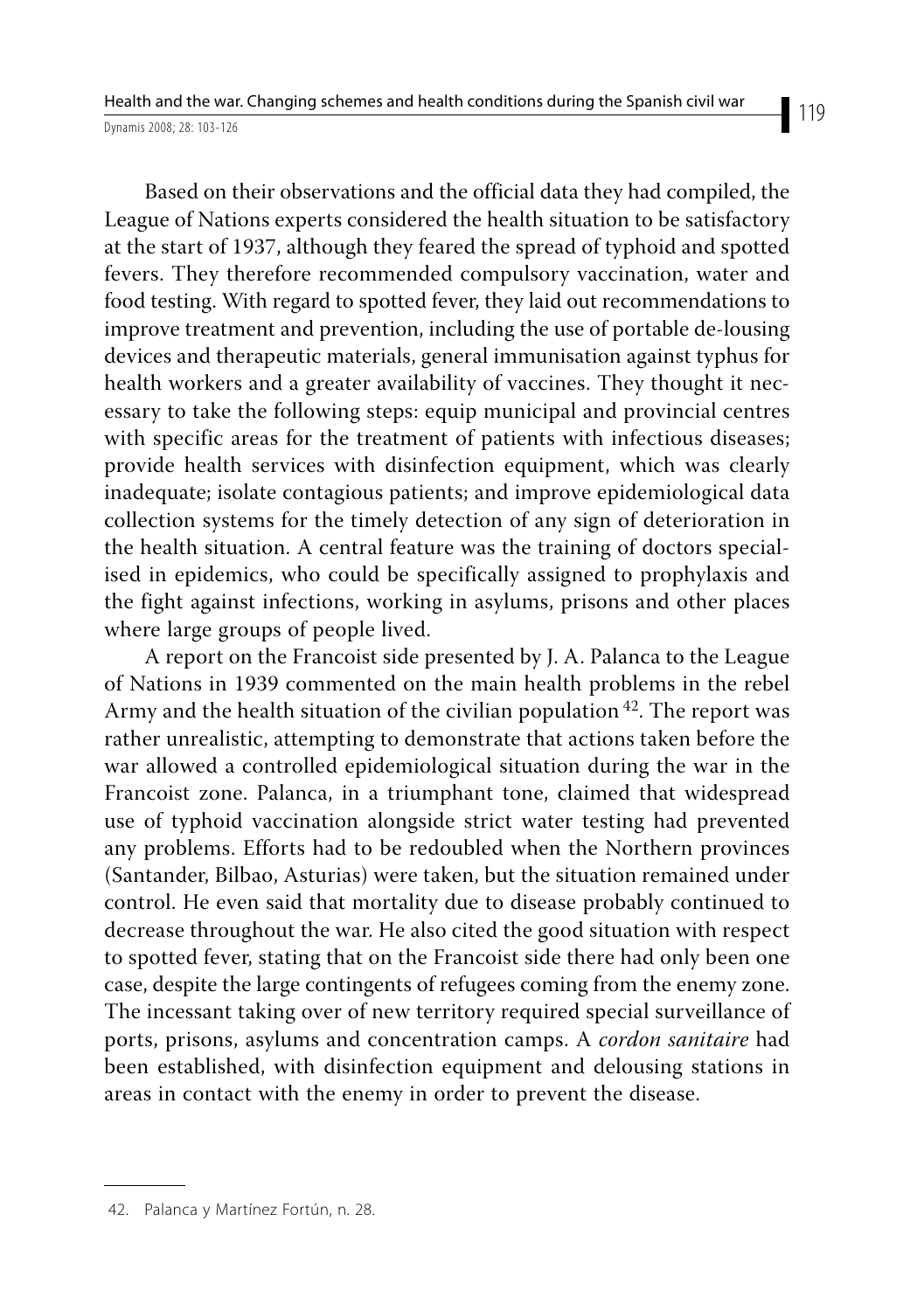With regard to malaria, the report indicated that the anti-malarial programme established before the war was, as far as possible, ongoing<sup>43</sup> and that the medical dispensaries functioned with regularity and had sufficient medication. However, the potential for a worsening of the situation was recognised. Troop movements and the destruction of cities had created new malarial outbreaks that needed to be addressed, especially in areas with malaria-free anopheles mosquitoes. Although no data were available, it was thought that the number of malaria patients must have been considerable, especially in the armies on both sides 44.

Palanca briefly mentioned leprosy, pointing out that the policy of patient isolation that had existed before the war remained in force, using institutions in Galicia and Andalusia. Medication was sufficient, and with the end of the war, the leper colony of Fontilles was once again available for isolating patients.

In contrast, venereal diseases were a serious problem, as usual during war, especially among soldiers. Outpatient treatment at dispensaries continued, along with the reservation of some isolation beds in hospitals and the creation of a few isolation centres. In addition, prostitutes who were contagious were isolated. Attempts were made to combat the disease by drug therapy, using arsenic and bismuth.

Palanca acknowledged that diphtheria was one of the more serious problems. By 1935, the mortality rate from this disease had decreased to 5 per 100,000 inhabitants. Although the war did not seem to have increased this rate, there was a rise in the number of cases. Anatoxin had not been available because the heating equipment was being used for the production of the typhoid vaccine, but this situation was resolved by the supply of anatoxin and antidiphtheria sera from some provincial laboratories.

The report showed some concern about smallpox, since the number of cases had increased and various epidemic outbreaks had arisen that were difficult to isolate due to transport-related problems. An intensive vaccination campaign was under way and, despite some technical difficulties, health institutions were producing «millions of doses of the vaccine». At any rate, the mortality was nil because most were cases of varioloid and there had been no complications in the few cases of smallpox.

 <sup>43.</sup> See Rodríguez-Ocaña, Esteban et al. La acción médico-social contra el paludismo en la España metropolitana y colonial del siglo XX. Madrid: CSIC, 2003.

 <sup>44.</sup> Palanca, n. 28, p. 66.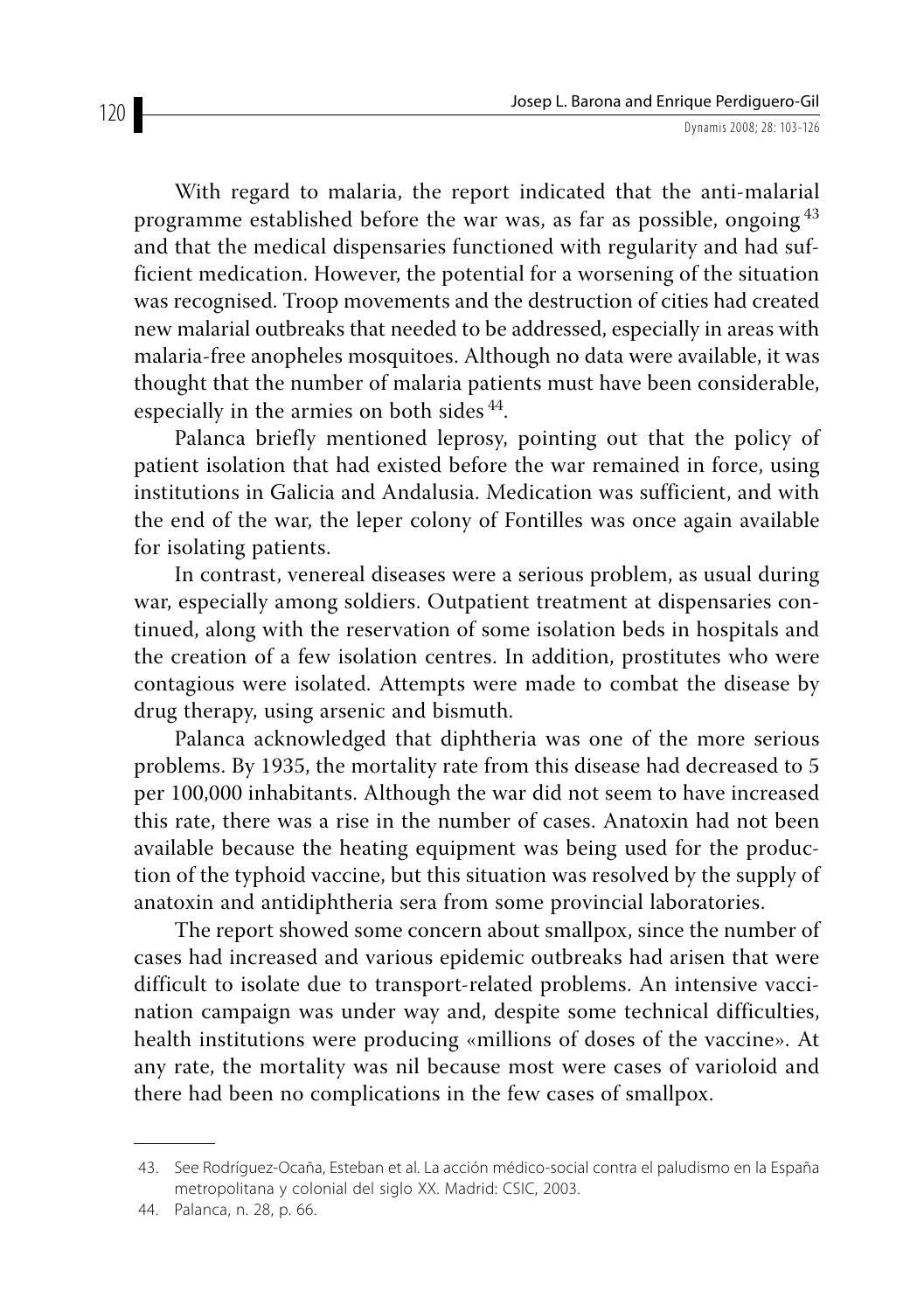Although Palanca was also somewhat concerned about other problems such as trichinosis and rabies, aggravated by difficulties in veterinary care, he believed them to be controllable once surveillance and treatment programmes were reinstated. The completion of Palanca's report coincided with the end of the war, when the necessary reconstruction of healthcare to the population was already in progress.

#### **5. Evacuation of the refugees**

The evacuation of refugees fleeing from the front to neighbouring areas was another fundamental issue affecting the health of the population. The League of Nations report showed that 250,000 refugees from Extremadura lived in Jaén, Ciudad Real and Toledo and that Catalonia had received large numbers of refugees from Aragón. The flow of refugees aroused the spontaneous solidarity of families living in host zones, but it was necessary to set up a National Committee for War Refugees. The provincial and local delegations of this committee were in charge of the evacuation, distribution and housing of refugees 45. Funding for their care came from private sources and the national budget.

Enormous difficulties were posed by the evacuation of populations from the front. Out of the estimated one million refugees at the end of 1936, hosts were found for 350,000 in Catalonia and 250,000 in Valencia  $^{46}$ . Refugees accounted for 14% of the whole population of the country, and the capacity to take on new refugees was on the verge of saturation, with the beginning of food shortages in some areas. The evacuation of Madrid, which was under siege, was very difficult, and the experts predicted a dramatic worsening of the health and nutritional status of the population.

After the first months of the war, the food supply became a problem for the more than one million inhabitants of Madrid and the hundreds of thousands of refugees that had arrived in the capital from the neighbouring province of Toledo and the region of Extremadura. The war front divided the country into two factions. The east was under Republican control and the rebels held the west and the north. The Republican zone produced wheat,

 <sup>45.</sup> Rapport, n. 23, p. 78-91.

 <sup>46.</sup> Rapport, n. 23, p. 86.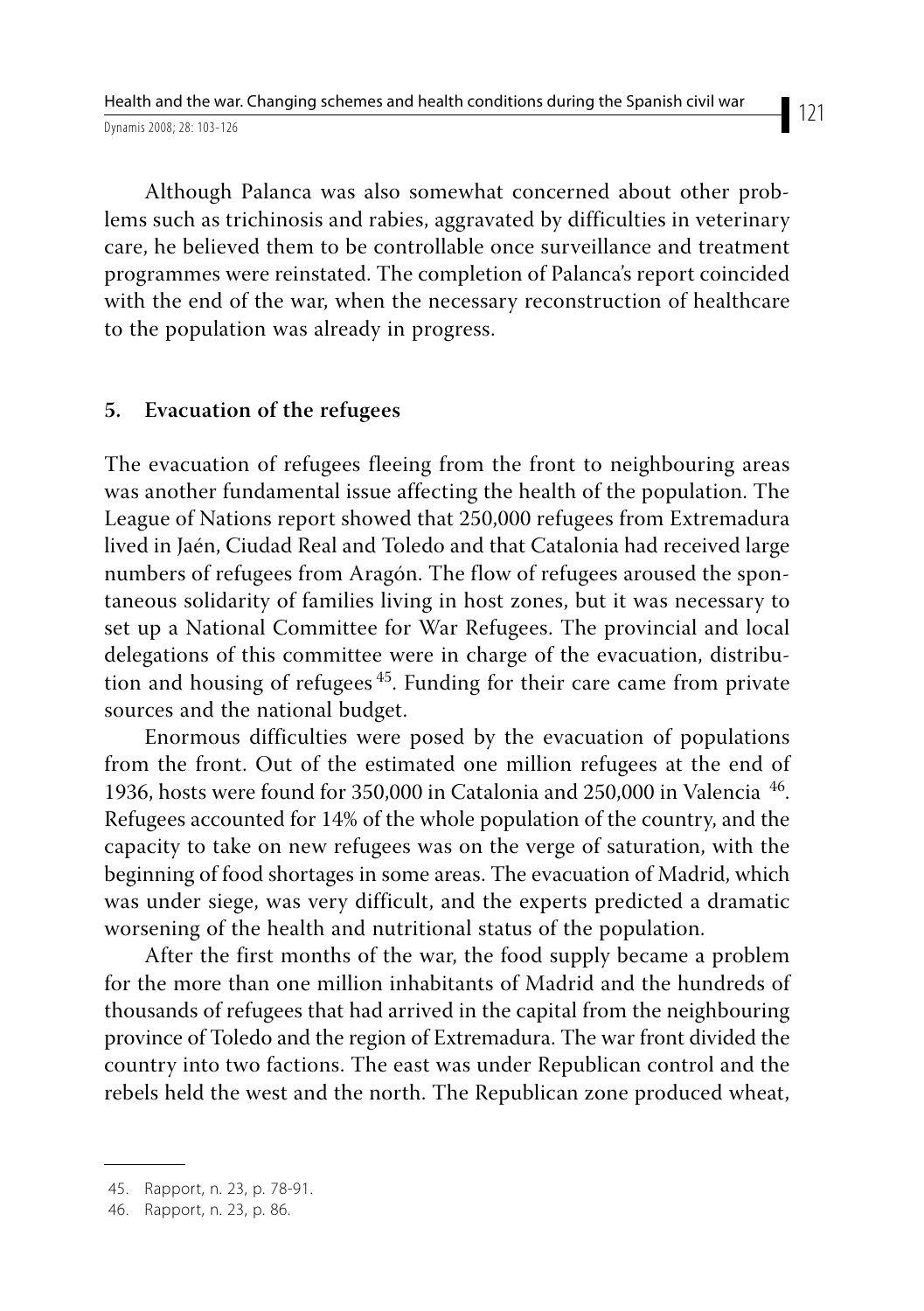rice, vegetables, fruit and wine. The zone controlled by Franco's troops also produced cereals, but mainly comprised pasture lands. In January 1937, the experts from the League of Nations predicted that the inhabitants of Madrid would suffer shortages of meat and milk but that the supply of flour, olive oil, fruits, pulses and vegetables was guaranteed if the Republican authorities could maintain the transportation system. The worst predictions came true. Although the lack of milk and meat was, at the beginning, alleviated by other products, transport problems meant that there were long queues of people 'in a perfect state of health' at the shop doors  $47$ .

The League of Nations experts devoted an annex of the report to the nutritional status of the civilian population and their fears were borne out. From the second half of 1937, the population of Spain suffered food shortages, which some experts describe as more severe than those produced in central Europe during the Great War (1914-1918)<sup>48</sup>. In Madrid, the caloric value of the diet decreased from the first winter of the war (1936-1937), leading to a progressive undernourishment of the whole population <sup>49</sup>.

After the war, in mid-1939, the League of Nations Technical Commission on Nutrition reported on the work done between June 1938 and April 1939, including data on the critical nutritional condition of refugees. The experts asked for an urgent solution to be found to avoid deaths by starvation.

#### **7. The situation at the end of the Civil War**

Once the war had ended, Palanca presented a new report on the health situation in Spain 50. It appeared to be more pessimistic than the previous report, which had striven to transmit the idea of a controlled and reorganised response to all of the problems that had arisen during the war. He considered that changes between the end of the war and 1939 had worsened the epidemiological situation. Nevertheless, he claimed that a catastrophic

 <sup>47.</sup> Rapport, n. 23, p. 96.

 <sup>48.</sup> Grande Covián, Francisco. L'alimentation et les troubles alimentaires pendant la Guerre Civile Espagnole. In: Les Vitamines. Bâle: Roche, 1944.

 <sup>49.</sup> Jiménez García; Francisco; Grande Covián, Francisco. Sobre los trastornos carenciales observados en Madrid durante la Guerra. I. Los cuadros clínicos presentados con más frecuencia y su clasificación. Revista Clínica Española. 1940, 1, 313-318.

 <sup>50.</sup> Palanca y Martínez Fortún, n. 28, p. 40-52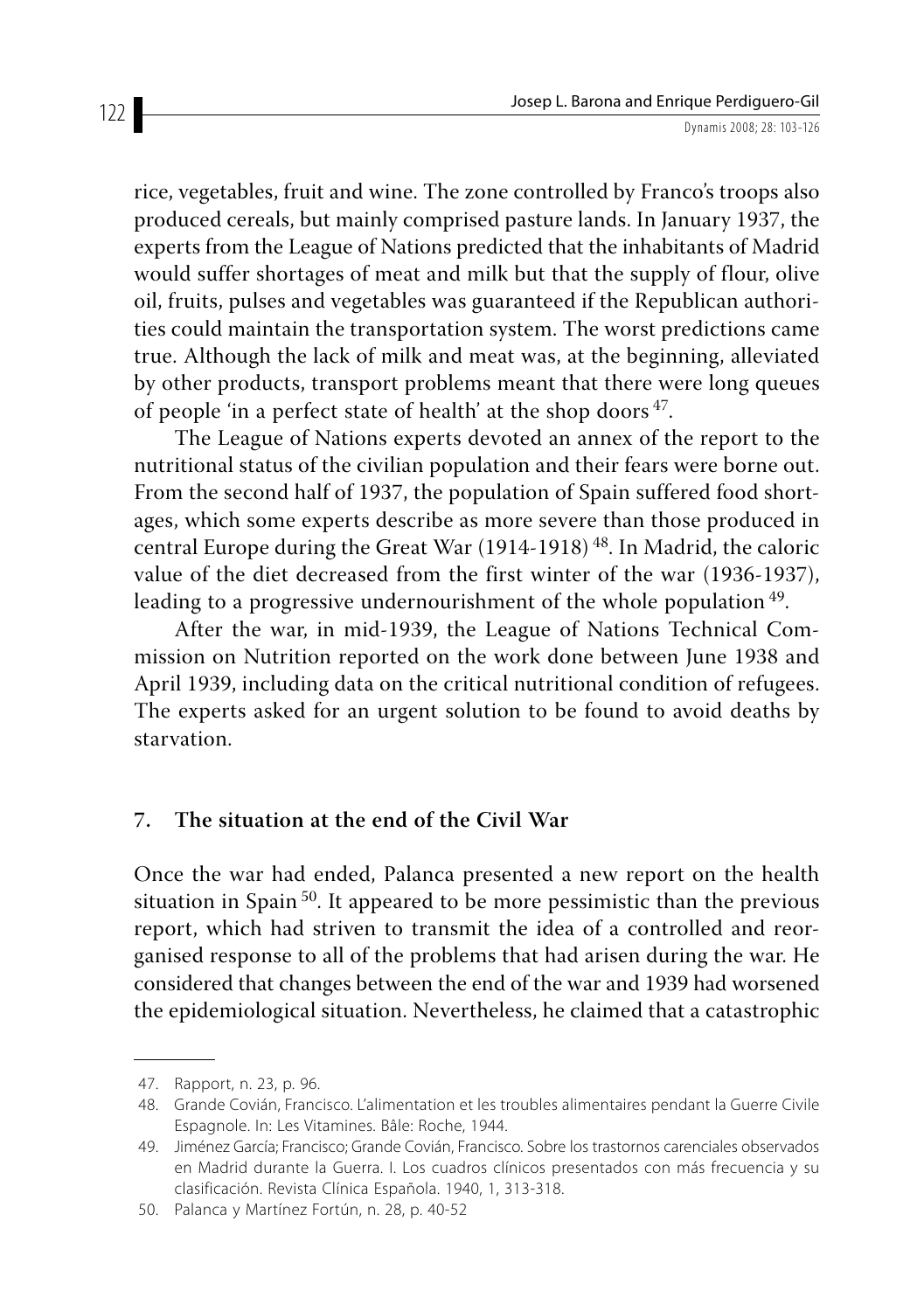progression of this trend would be avoided thanks to the efforts of health workers of the General Directorate of Public Health.

The changes referred to by Palanca were the reappearance of spotted fever and smallpox cases, with small outbreaks occurring in some provinces. Palanca blamed the propagation of smallpox on the cross-country migrations of large military and civilian populations at the end of the war. He remained optimistic, however, believing that this apparent propagation did not reflect reality, since the infection had come up against a barrier of immunised individuals in most provinces, definitively halting its spread.

Cases of spotted fever, which Palanca claimed had not occurred in Francoist areas before contact with enemy lines, also began to be detected, with a small outbreak in the province of Cuenca. The origin of the epidemic was related to cases in the province of Murcia before its conquest by fascist troops. A similar causal link was also proposed for cases reported in Malaga, Madrid and a small outbreak that had recently occurred in Villarrobledo (Albacete). The origin of the disease was always attributed to the Republican area and the report tried to minimise its importance.

According to Palanca, the deficient health conditions at the end of the war had been worsened by the large population movements, notably in Madrid. The city had been subject to an incomplete siege for two and a half years, and the population had lived under very poor food supply and housing conditions. In addition, during the post-war period, Madrid's privileged central location made it especially prone to population movements by both immigrants and emigrants and to a constant transit of large masses of people through the city. This led to the appearance of spotted fever and smallpox cases in the capital and an unprecedented number of cases of diphtheria, with a notable worsening of endemic typhoid fever.

The smallpox situation had significantly worsened during the final year of the war from practically no reported cases before November 1938 to 288 official cases within ten months, and the true incidence of the disease must have been even higher. The ending of vaccination campaigns explains this worsening, since most cases emerged in population groups that had not been vaccinated or had been vaccinated more than seven years earlier.

New cases of diphtheria began to be detected from August 1938. During September, 254 cases were reported in Madrid, causing 27 deaths and prompting the adoption of emergency measures to produce anti-diphtheria serum and launch anatoxin vaccination campaigns. Nevertheless, at the end of 1939, diphtheria cases were continuing to rise among the child population.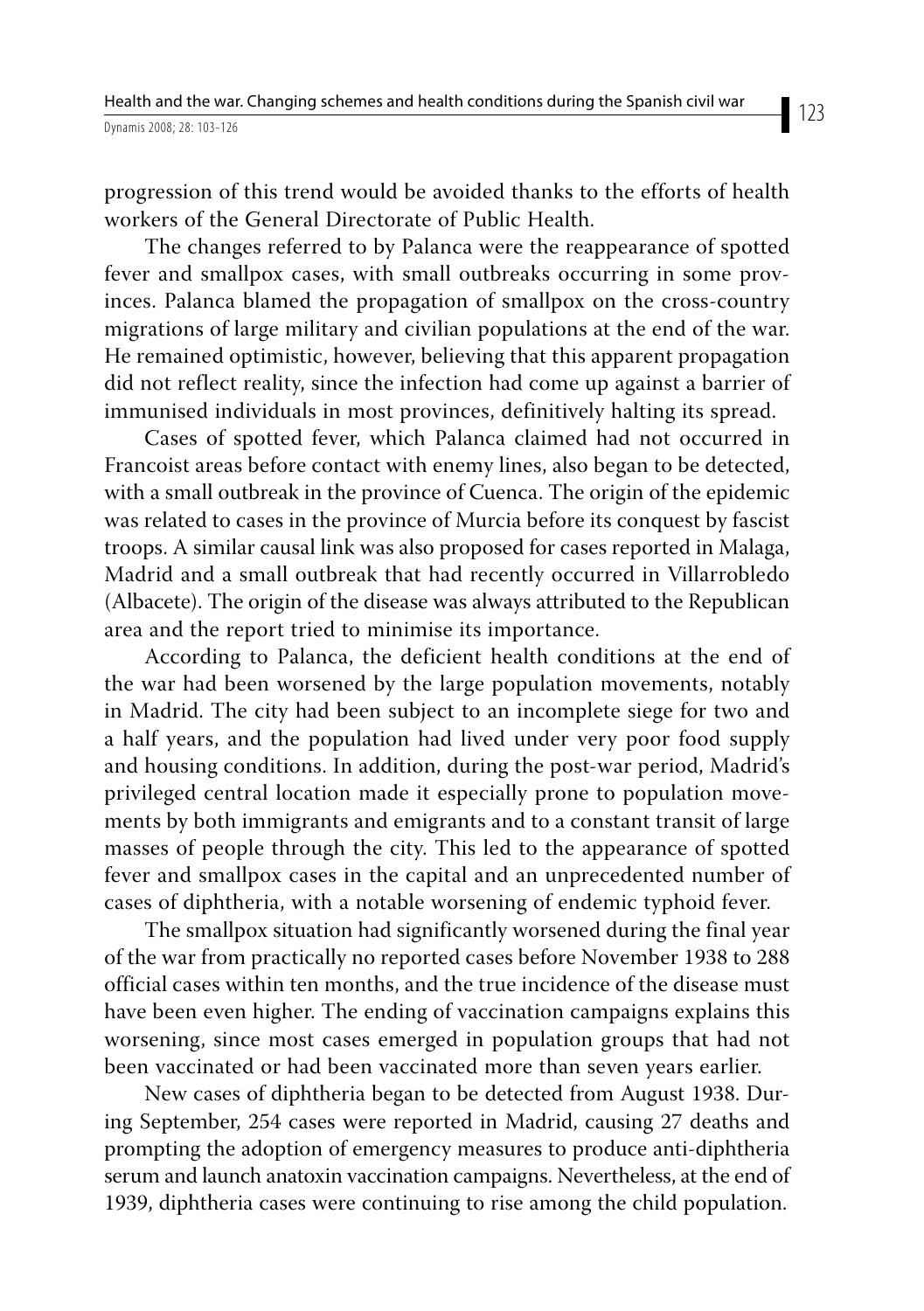Finally, typhoid fever also caused deaths among the Spanish population at the end of the civil war, with reports of epidemics in many towns and of re-infections that were very difficult to control. A strategy was developed to isolate patients in hospitals but this was difficult to implement, as was the chemical disinfection of instruments and products that could potentially transmit the disease. Vaccination campaigns were mounted, with the administration of more than 300,000 vaccinations in a few months. However, medical technology could do little to resolve the major health problems caused by the destitution of the population. The ravages of a three-year civil war and the poverty experienced during the post-war period placed Spanish society in a greatly deteriorated social and health situation at the start of the 1940s.

We can turn to yet another source to help us evaluate the health condition of the Spanish population at the end of the war. On 20th August 1939, the Rockefeller Foundation drew up a report on the situation of Spanish society, with data on various aspects of Spanish life. With regard to health, the report recognized the achievements of the Republican health services but pointed out the occurrence of epidemic outbreaks and the appearance of malnutrition in wide sectors of the population  $51$ .

The report acknowledged that there had been great progress in health organisation before the war, starting with a core group mainly composed of old interns from the Rockefeller Foundation. However, it described a deterioration in this situation from 1939, with the appearance of epidemic diseases immediately after the war. It reported on the increased prevalence of smallpox, spotted fever, malaria and typhoid fever, even though the spread of the latter was not yet considered alarming.

The report also noted the destruction of health resources in Madrid, where many centres located on the firing line had been reduced to rubble. The destruction had also been quite serious in the rest of the country, with severe damage to various provincial Hygiene Institutes, cornerstones of the territorial heath organisation. The Foundation was aware of the need to carry out a major reconstruction task in a very complex situation. In-

 <sup>51.</sup> Report on the health situation in Spain. Rockefeller Foundation, 20 August, 1939. Rockefeller Archive Centre (RAC), New York. See also the «Notes on the food situation in Spain» drawn up on October 1940 by F. H. Janey from the Rockefeller Foundation. See also: Del Cura, Isabel; Huertas, Rafael. Alimentación y enfermedad en tiempo de hambre: España 1937-1947. Madrid: CSIC; 2006, p. 111-118.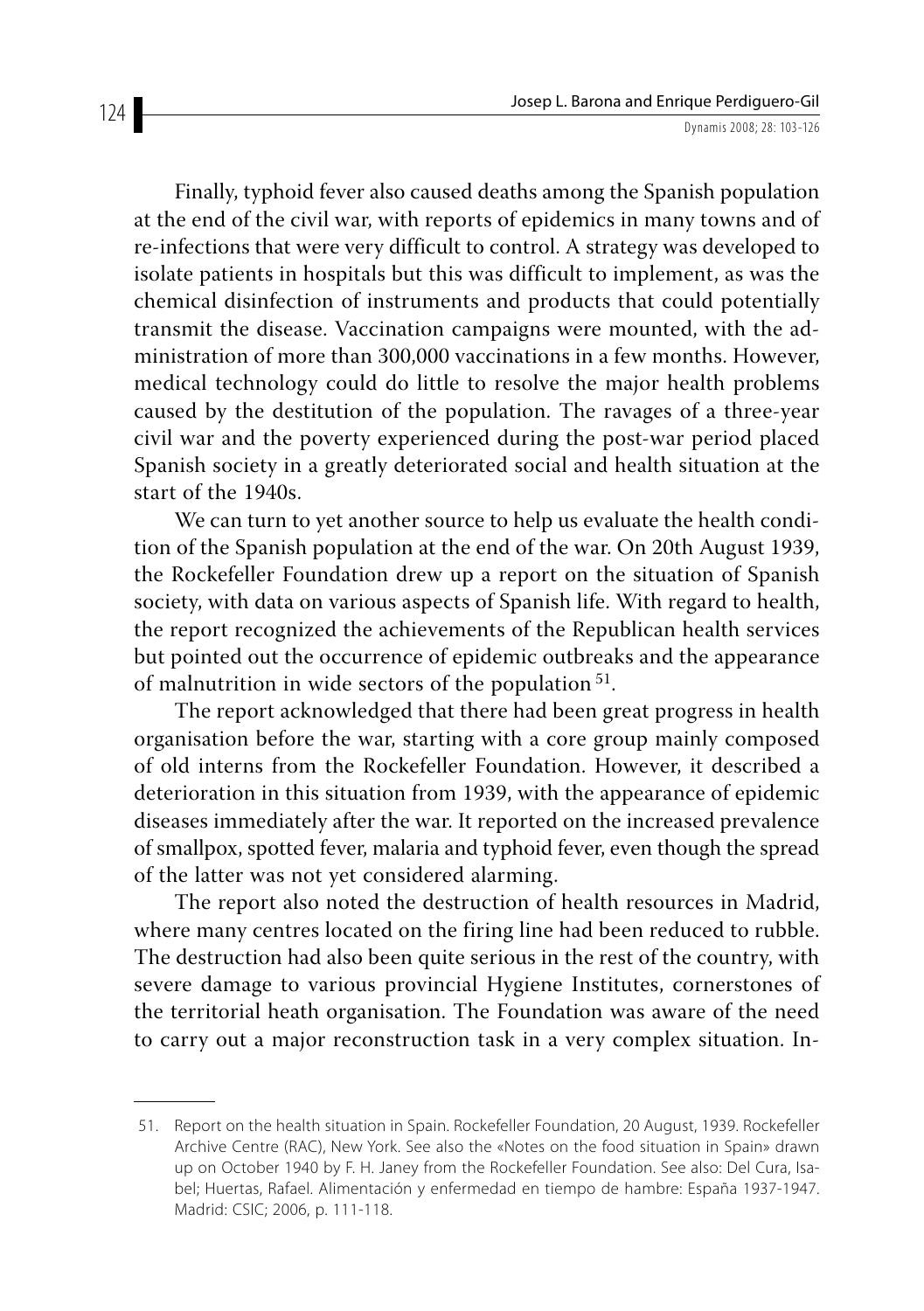deed, the government was in serious financial difficulties. The cost of war had been enormous, the gold reserves had disappeared, the cost of living in Madrid had doubled, with inflation rising to unprecedented extremes, and the taxation system still lacked a solid foundation. A significant part of Madrid had been destroyed, and an incalculable number of towns and cities had been reduced to rubble. In addition to those who had lost their lives, wide sectors of the population had become immersed in poverty. The report considered that the State was making great strides to help those affected, but it had to face this terrible situation in an international context of isolation and conflict.

Probably the most striking aspect of the report was its positive attitude towards the new health authorities and especially the Director General for Health, J.A. Palanca. It stated that, except in some cases, the medical workers had continued working during the conflict, respected by both fronts as experts, with no reason to interfere in their work. Although a purge of public health workers who had served in the «red» zone was under way, the Rockefeller Foundation predicted a happy ending <sup>52</sup>. Evidently, the information received by the Rockefeller Foundation was manipulated and did not correspond to reality, since the public health experts were severely punished after the war. In fact, the majority of them went into exile and participated actively in foreign and international posts in Venezuela, Mexico, Cuba, the Pan-American Health Office or the WHO over the following decades.

#### **8. Conclusion**

The participation of the Spanish authorities in international health conferences and international health institutions, such as the International Bureau of Hygiene and the League of Nations Health Organization with the support of the Rockefeller Foundation contributed to build in Spain a health system equivalent to those working in other European countries. After the proclamation of the Second Republic some of the experts trained in public health with the support of the Rockefeller Foundation took over the running of health affairs launching a health reform with a bigger budget

 <sup>52.</sup> A whole chapter in Barona and Bernabeu, n. 1, is devoted to showing the major problem caused by the exile of public health experts.